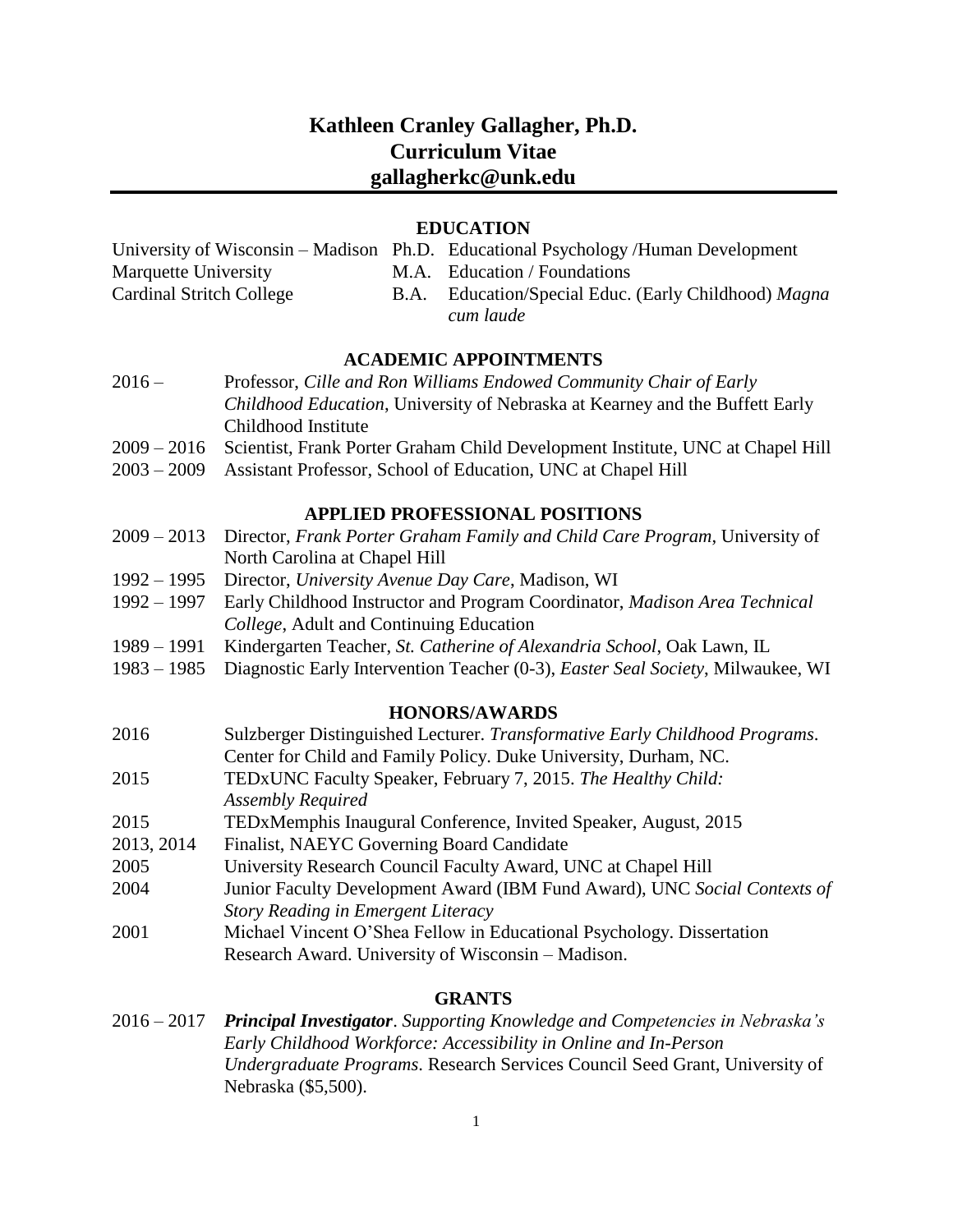- 2013 2016 *Co-Principal Investigator. Toddlers and Families Together: Addressing Early Core Features of Autism.* U.S. Department of Health and Human Services Health Resources and Services Administration, Maternal and Child Health Bureau (\$900,00).
- 2014 2016 *Co-Principal Investigator. North Carolina Race to the Top – Early Learning Challenge Grant Transformation Zone Evaluation* (NC RTT-ELC TZ Evaluation) North Carolina Department of Health and Human Services, Division of Child Development and Early Education (\$728,048).
- 2011 2017 *Co-Principal Investigator*. *Teacher Leaders in Early Intervention/Early Childhood Special Education: Focus on Socioculturally Diverse Children and Families Experiencing Poverty*. U.S. Department of Education. (\$1,063,725).
- 2015 2020 *Investigator/Content Expert.* Head Start National Center for Early Child Development for Teaching and Learning. Office of Head Start. Subcontract to Zero to Three. (\$10,000,000).
- 2013 2016 *Co-Principal Investigator. Toddlers and Families Together: Addrssing Early Core Features of Autism.* U.S. Department of Health and Human Services Health Resources and Services Administration, Maternal and Child Health Bureau (\$900,00).
- 2014 2016 *Co-Principal Investigator. North Carolina Race to the Top – Early Learning Challenge Grant Transformation Zone Evaluation* (NC RTT-ELC TZ Evaluation) North Carolina Department of Health and Human Services, Division of Child Development and Early Education (\$728,048).
- 2014 2015 *Co-Principal Investigator*. *Supporting Teachers' Effectiveness to Promote Infant/Toddler Language and Communication Development*. FPG Pilot/Feasibility Grant Competition (\$100,000).
- 2011 2017 *Co-Principal Investigator*. *Teacher Leaders in Early Intervention/Early Childhood Special Education: Focus on Socioculturally Diverse Children and Families Experiencing Poverty*. U.S. Department of Education. (\$1,063,725).
- 2012 2013 *Co-Principal Investigator*. *Key Early Childhood Practices for Fostering Young Children's Communication Skills.* PNC Foundation (\$35,000).
- 2011 2013 *Investigator. Promoting Early Communication Skills and Self-Regulation among Poor Infants and Toddlers.* National Institutes of Health (NIH) (\$406,984.00).
- 2004 2009 *Investigator*. *Targeted Reading Intervention: A Rural Early Literacy Initiative*, National Research Center for Rural Education Support. Thomas Farmer (Center Director) and Lynne Vernon-Feagans (Co-Director and TRI Principal Investigator), Institute for Education Sciences. (\$10,000,000).
- 2007 *Investigator*. *ABC-123: Promoting School Readiness in Literacy and Mathematics.* Research Triangle Schools Partnership. UNC School of Education. (\$10,000).
- 2006 2008 *Consultant*. *Preparation of Culturally Responsive Early Interventionists*. Grant funded by the Office of Special Education Programs of the United States Office of Education to Harriet Boone.
- 2005 *Principal Investigator*. *Social Contexts of Story Reading in Emergent Literacy: A comparison of 1:1 and Group Processes*. University Research Council Grant, University of North Carolina at Chapel Hill. (\$3,500).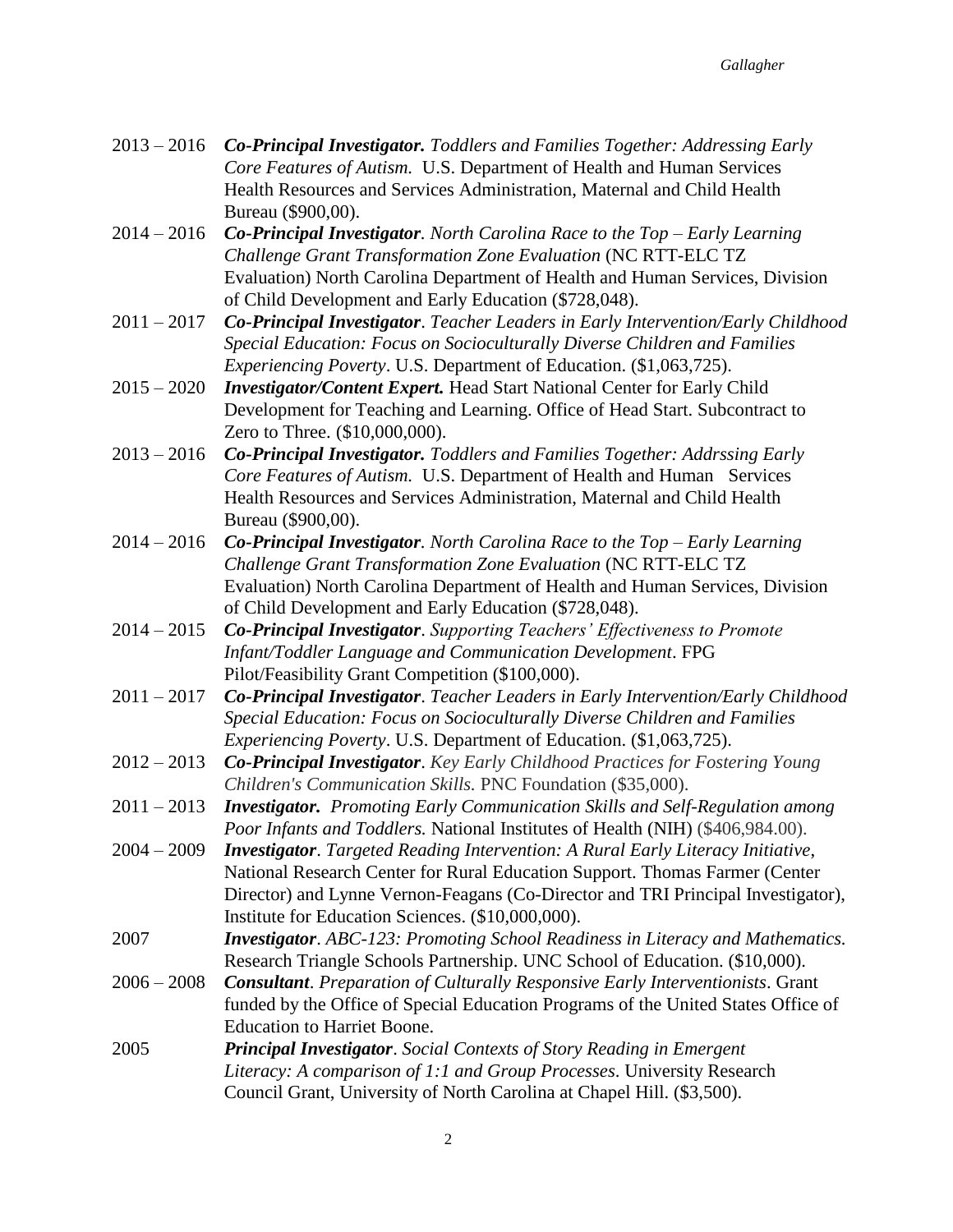| 2004 | <b>Principal Investigator.</b> Social Contexts of Story Reading in Emergent |
|------|-----------------------------------------------------------------------------|
|      | Literacy: A comparison of 1:1 and Group Processes. Junior Faculty           |
|      | Development Award (IBM Fund Award), University of North Carolina at         |
|      | Chapel Hill. (\$5,000).                                                     |
| 2001 | <b>Principal Investigator.</b> Michael Vincent O'Shea Fellow in Educational |
|      | Psychology. Contributions of Child Temperament and Maternal Parenting to    |
|      | Social Competence in Middle Childhood (\$13,600), Dissertation Research     |
|      | Award. University of Wisconsin – Madison.                                   |

## **PUBLICATIONS**

#### **Peer-reviewed**

- Becker, B., **Gallagher, K.C**., & Whitaker, R. (in press). Teachers' dispositional mindfulness and the quality of their relationships with children in Head Start classrooms. *Journal of School Psychology.*
- Roberts, A.M., **Gallagher, K.C**., Daro, A.M., Iruka, I.U., Sarver, S.L. (accepted). Well-being of the early childhood workforce: Personal and workplace contributions to depressive symptoms in licensed childcare homes, centers, and schools. *Journal of Applied Developmental Psychology, Special Issue on Teacher Stress.*
- Gardner-Neblett, N., Holochwost, S. J., **Gallagher, K. C.,** Iruka, I. U., Odom, S. L., & Bruno, E. P. (2017). Books and toddlers in child care: Under what conditions are children most engaged? *Child & Youth Care Forum*. Advance online publication. doi:10.1007/s10566-017-9391-4
- Whitaker, R. C., Dearth-Wesley, T., Gooze, R. A., Becker, B. D., **Gallagher, K. C**., & McEwen, B. S. (2014). Adverse childhood experiences, dispositional mindfulness, and adult health. *Preventive Medicine, 67,* 147-153*.*
- **Gallagher, K**. (2014). Where all can play: Including young children with disabilities in early childhood classrooms. *Milestones*, Spring, 41-42.
- **Gallagher, K.C**., Kainz, K., White, K.M. & Vernon-Feagans, L. (2013). Development of studentteacher relationships in early education. *Early Childhood Research Quarterly, 28, 520-528*.
- **Gallagher, K.C.** (2013). Guiding children's friendship development: An essential part of the early childhood curriculum. *Young Children, 68,* 5.
- Rudasill, K. & **Gallagher, K.C.** (2010). Temperamental attention and activity, classroom emotional support, and academic achievement in third grade. *Journal of School Psychology, 48,* 113-134*.*
- Vernon-Feagans, **Gallagher, K.C.,** Amendum, S. Ginsberg, M., Kainz, K., Rose, J.,& Burchinal, M. (2010). A Diagnostic Teaching intervention for classroom teachers: Helping struggling readers in early elementary school*. Learning Disability Research and Practice, 25(4),* 183-193.
- **Gallagher, K.C**. & Kainz, K. (2009). Student-teacher relationships: Keys to unlocking learning. *Children and families, 23*, 32-35.
- **Gallagher, K.C.** & Mayer, K.L. (2008). Enhancing development and learning through teacher-child relationships. *Young Children*, *63* (6).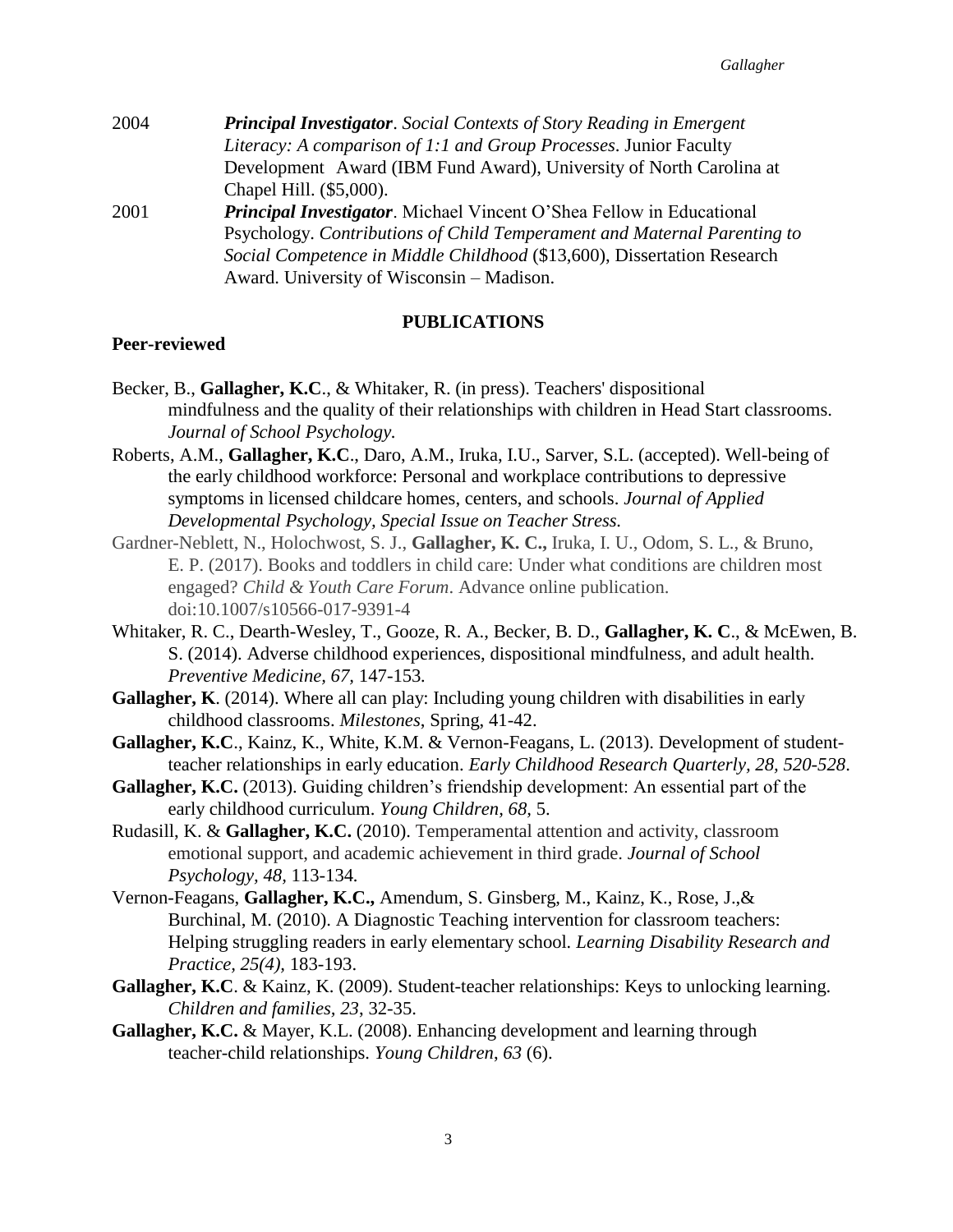- Stright, A.D., **Gallagher, K.C.** & Kelley, K. (2008). Infant temperament moderates relationships between maternal parenting and children's adjustment in first grade. *Child Development, 79,1,* 186-200*.*
- **Gallagher, K.C.** & Mayer, K.L. (2006). Teacher-child relationships at the forefront of effective practice. *Young Children, 61*, 6, 44-49.
- **Gallagher, K.C.** (2005). Brain research and early childhood development: A primer for DAP. *Young Children*, *60,* 4, 12-20.
- **Gallagher, K.C.** (2002). Does child temperament moderate the effect of parenting on adjustment? *Developmental Review*, *22,* 623-643.

#### **Manuscripts in Progress/Under Review**

- **Gallagher, K.C.** & Whitaker, R. (under revision) Professional Meaning and Stress: Voices of Head Start Professionals.
- **Gallagher, K.C.** (in preparation) Healthy children, healthy families: Supporting wellbeing and resilience in the context of transitions
- **Gallagher, K.C.,** Wong, C., & Fox, L. (in preparation) Building Community: Explicit and Implicit Instructional Activities to Support Preschoolers' Peer Interactions in Inclusive Settings.
- **Gallagher, K.C.,** Yazejian, N., Nowell, B., Fleming, O., & Louison, L. (in preparation). Transforming Rural Early Childhood Systems: Communities, Implementation Science and Place-Based Change.

## **Educational Products and Reports**

- **Gallagher, K.C.,** Yazejian, N., Cianciolo, S., Veazey, C., Jones, M., & Nowell, B. (2016). *North Carolina race to the top early learning challenge grant transformation zone evaluation Final report.* Chapel Hill: University of North Carolina at Chapel Hill, Frank Porter Graham Child Development Institute.
- Bredekamp, S. (2016). *Effective Practices in Early Childhood Education: Building a Foundation* (3rd Edition). Pearson. (Contributor, Content Expert)
- **Gallagher, K.C.** (2013). *Foundations for Families*. Resource for families based on the *North Carolina Foundations for Early Learning and Development* (2013). Available at: <http://www.ncpublicschools.org/earlylearning/>
- Gardner-Neblett, N., & **Gallagher, K.C.** (2013). *More than baby talk: 10 ways to promote the language and communication skills of infants and toddlers*. Chapel Hill: The University of North Carolina, FPG Child Development Institute. Available at: <http://mtbt.fpg.unc.edu/>
- North Carolina Foundations Task Force. (2013). *North Carolina foundations for early learning and development*. Raleigh: Author. (Foundations Revisions Expert Workgroup). Available at: [http://ncchildcare.nc.gov](http://ncchildcare.nc.gov/)

# **Book Chapters**

**Gallagher, K.C.** (2016). Supporting children's friendship development in the primary grades. In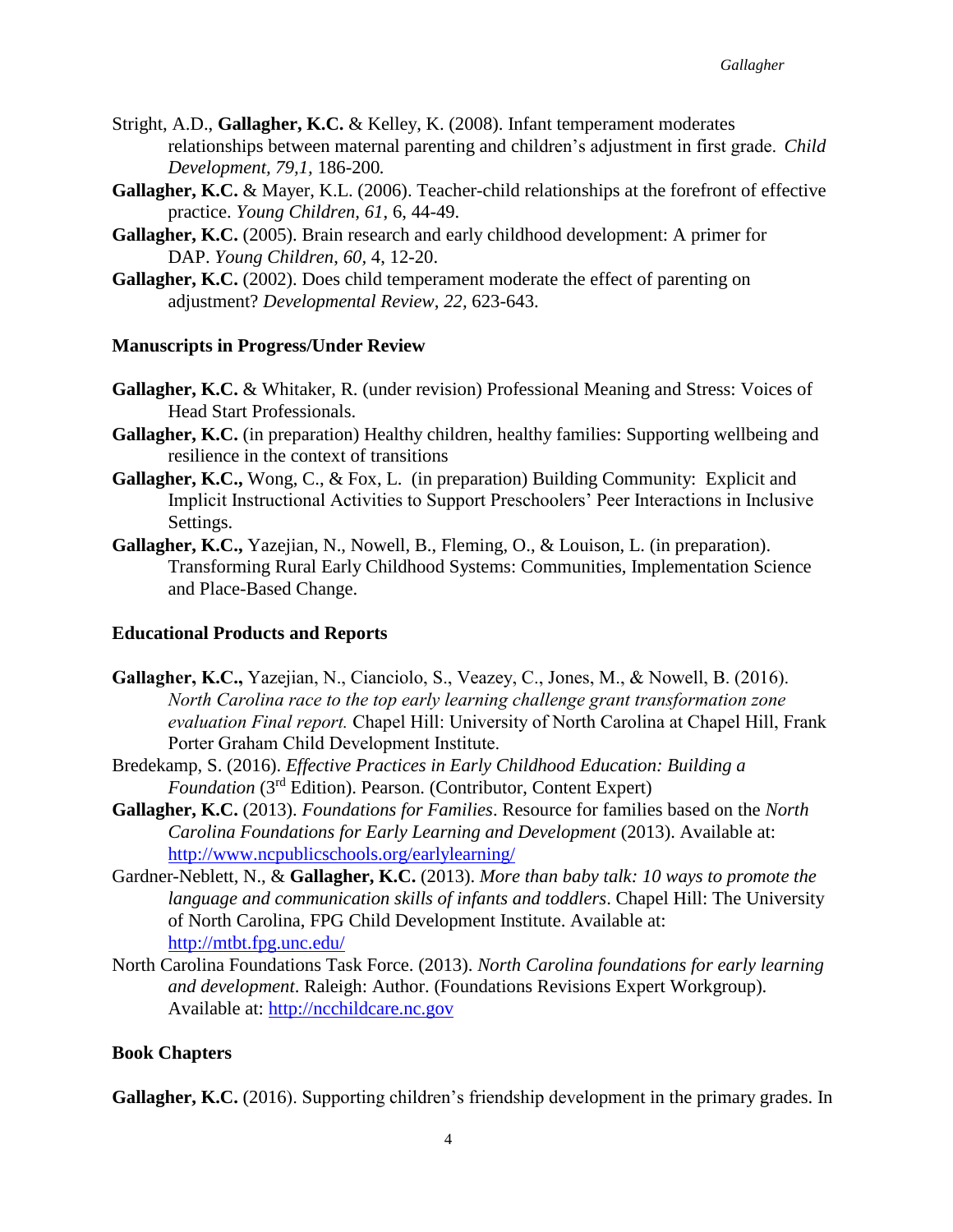*Spotlight on Young Children: Teaching and Learning in the Primary Grades*. Washington, DC: National Association for the Education of Young Children.

- Vernon-Feagans, L., **Gallagher, K.C.** & Kainz, K. (2010). The Transition to School in Rural America: A literacy perspective. In J. Meece & J. Eccles (Eds.) *Handbook of Research on Schools, Schooling, and Human Development*. New York: Lawrence Erlbaum.
- **Gallagher, K.C.** & Sylvester, P. (2009). Supporting peer relationships in early education. In O. Barbarin & B.H. Wasik (Eds.), Handbook of Child Development and Early Education: Research to Practice*.* (p.223-246). New York: Guilford Press.
- **Gallagher, K.C.** & Mayer, K.L. (2009). Enhancing development and learning through teacherchild relationships. In, E.L. Essa and M.M. Burnham (Eds.) *Informing our practice: Useful research on young children's development.* Washington, D.C.: National Association for the Education of Young Children.
- **Gallagher, K.C.,** Dadisman, K., Farmer, T.W., Huss, L., & Hutchins, B.C. (2007). Social dynamics of early childhood classrooms: Considerations and implications for teachers (p. 17-48). In O. Saracho and B. Spodek (Eds.), *Social learning in early childhood education*. Information Age Publishing: Greenwich, CT.
- **Gallagher, K.C.** & Bundy, M.P. (2007). Brain Development in Early Childhood Education. Entry in M. Cochran and R. New (Eds.) *International Encyclopedia of Early Childhood Education.*
- **Gallagher, K.C.** & Mayer, K.L. (2006). Teacher-child relationships at the forefront of effective practice. *Annual Editions in Early Childhood Education, 08/09*. New York, McGraw-Hill.
- **Gallagher, K.C.** (2005). Brain research and early childhood development: A primer for DAP. *Annual Editions in Child Growth and Development, 08/09*. New York, McGraw-Hill.
- Clark, R., Tluczek, A., & **Gallagher, K.C.** (2004). Assessment of parent-child early relational disturbances. In R. DelCarmen-Wiggins & A.H. Carter (Eds.), *Handbook of infant, toddler, and preschool mental health assessment.* Oxford: Oxford University Press.
- Vandell, D., Dadisman, K., & **Gallagher, K.C.** (1999). Another look at the elephant: Childcare in the nineties, pp. 91-120. In R. Taylor (Ed.). *Resilience across contexts: Family, work, culture, and community.* Hilldale, NJ: Erlbaum.

#### **PRESENTATIONS**

#### **Keynote Presentations**

- Gallagher, K.C. (September, 2017). Collaboration is the Key: Unlocking Your Toolbox for Working with System Partners. 2<sup>nd</sup> Annual MIECHV State, Territory and Tribal Home Visiting All-Grantee Meeting. Washington, DC. September 6, 2017.
- Gallagher, K.C. (July, 2017). Keynote. Keynote: Supporting Whole Child and Family Intervention: What it Means and What It Takes. Virginia Creating Connections to Shining Stars Annual Conference, Roanoke, VA.
- Gallagher, K.C. (June, 2017). Keynote. *Be Well to Do Well: The Roots of Wellbeing for Children, Families and Professionals*. The 2017 Minnesota Early Intervention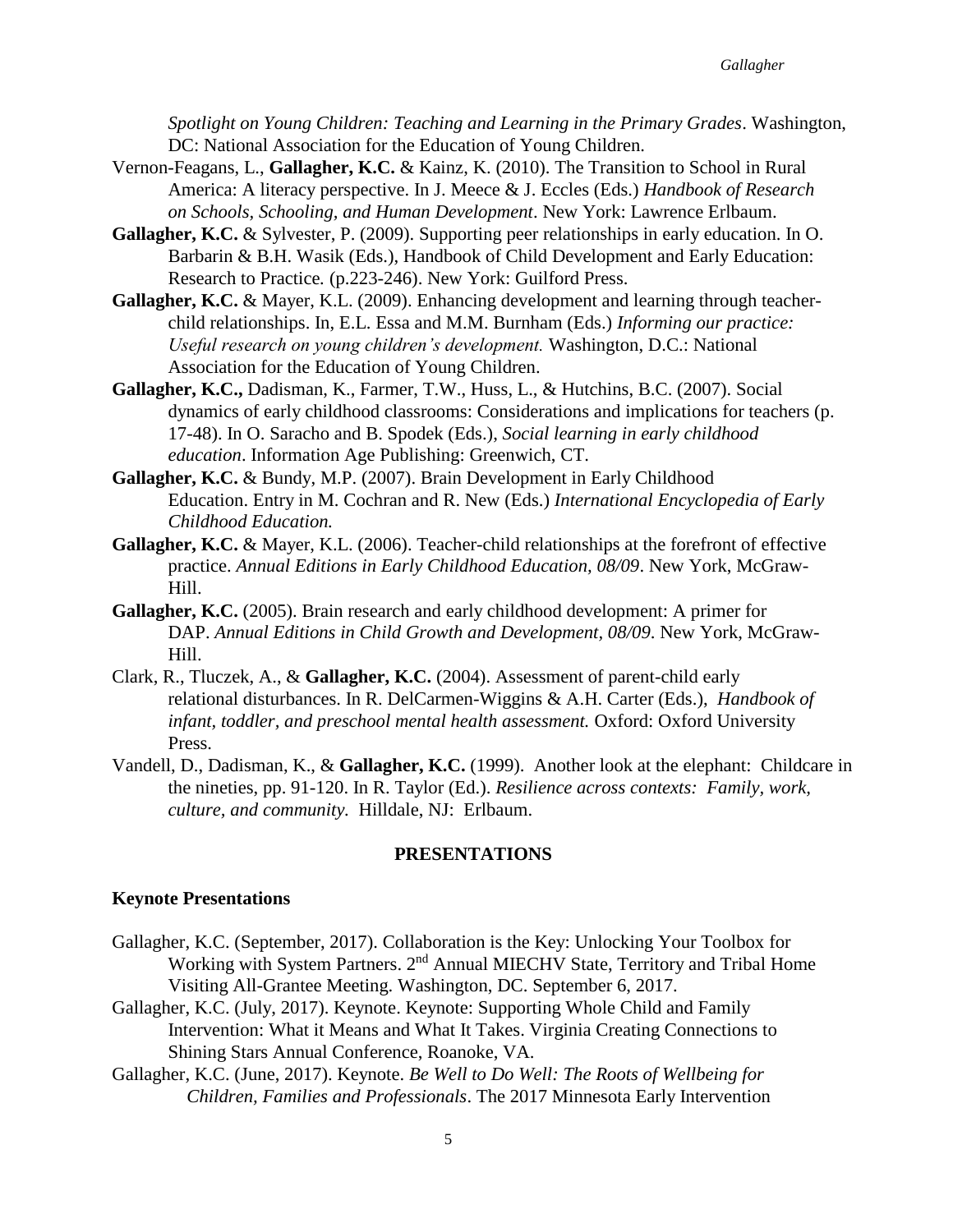Summer Institute (CEED). St. Joseph, MN.

- Gallagher, K.C. (April, 2017). Keynote. From Seed to Oak: The Healthy Child. Verner Center for Early Learning Gala. Asheville, NC.
- Gallagher, K.C. (March, 2017). Keynote. *Storytime for Relationships: Using Children's Literature to Support Emotional and Social Learning*. Launching into Literacy and Math Conference. Madison, WI.
- Gallagher, K.C. (February, 2017). Keynote Presentation. Our Early Childhood Workforce: Stress, Well-Being and Promising Directions for Research and Practice. Presentation at the Buffett Early Childhood Summit on Workforce Well-being, National Academy of Medicine Transforming the Workforce Meeting. February 17, 2017.
- Gallagher, K.C. (January, 2017). Keynote presentation. Planting Seeds and Nurturing Whole Child Literacy. Nebraska State Reading Conference, Kearney, NE.
- Gallagher, K.C. (November, 2016). Keynote: *Roots of Resilience: Be Well to Do Well*. North Carolina Infant Mental Health Association Annual Conference. Chapel Hill, NC.
- Gallagher, K.C. (October, 2016). Keynote: *Be Well to Lead Well: Implementing High Quality, Documenting Progress and Creating Workplaces Where All Can Flourish*. Minnesota DEC Fall Leadership Conference. Ruttgers Bay, MN.
- Gallagher, K.C. (September, 2016). Keynote: *Transformative Early Childhood Education: What it Means and What It Takes.* UNK Early Childhood Conference. Kearney, NE.
- Gallagher, K.C. (August, 2016). Keynote: *The Health and Wellbeing of Home Visitors: Standing Up for Children, Families and Our Profession*. Arkansas Home Visiting Network Conference. Little Rock, AK.
- Gallagher, K.C. (July, 2016). Keynote: *Leadership for Wellbeing: Supporting Healthy Workplaces for Head Start Staff and Programs*. California Head Start Association Annual Leadership Conference. Long Beach, CA.
- Gallagher, K.C. (June, 2016). Keynote: *Secrets of Success: How Families and Communities Can Support Children in School and Life* YungWing International Kindergarten Family Presentation. Zhuhai, China.
- Gallagher, K.C. (June, 2016). Keynote: *Transformative Early Childhood Programs: Integrating Assessment and Practice*. Southern China Kindergarten Principals' Conference. Guangzhou, China.
- Gallagher, K.C. (April, 2016). Keynote: *The Emotionally Literate Child: Building Blocks for Wellbeing*. Nebraska Brain Team Biennial Conference, Hastings, NE
- Gallagher, K.C. (April, 2016). Keynote: *Transformative Early Childhood Programs*. Alamance Partnership for Children Annual Early Education Summit, Elon, NC
- Gallagher, K.C. (April, 2016). Keynote: *In Pursuit of Wellbeing: Standing Up for Children, Families and Our Profession*. Delaware Valley Association for the Education of Young Children Annual Conference, Philadelphia, PA.
- Gallagher, K.C. (March, 2016). Keynote: *Building the Future: Ready in 2000 Days*. New Hanover Partnership for Children Annual Stakeholders Breakfast, Wilmington, NC.
- Gallagher, K.C. (February, 2016). *Keynote: The Whole Child in Harmony: What it Means and What it Takes*. Southern Early Childhood Association Annual Conference, Tulsa, OK.
- Gallagher, K.C. (February, 2016). Sulzberger Distinguished Lecture. *Transformative Early Childhood Programs*. Center for Child and Family Policy. Duke University, Durham, NC.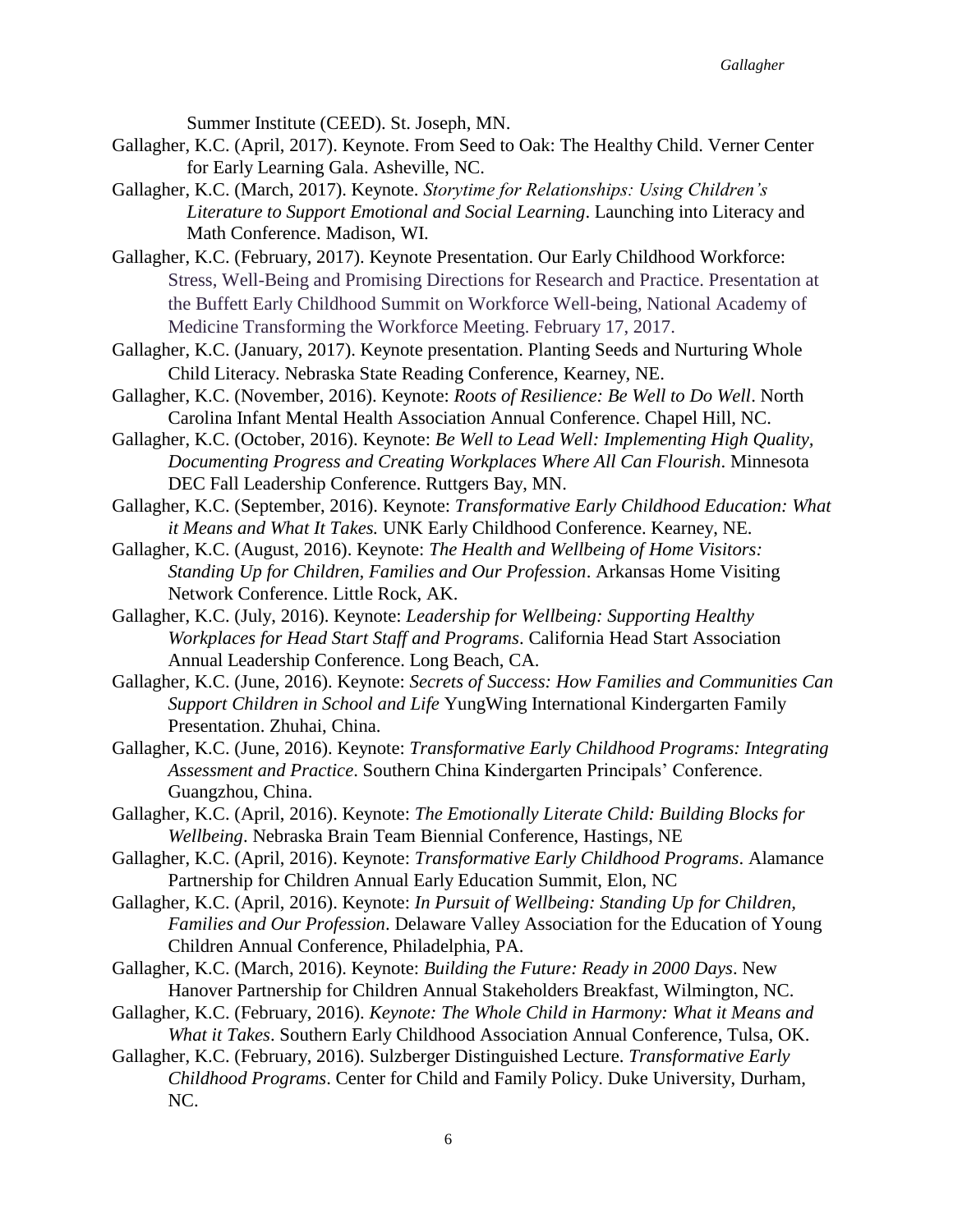- Gallagher, K.C. Social Work. (January, 2016). *Healthy Children, Healthy Families: Supporting Wellbeing and Resilience in the Context of Transitions*. *Focus on Family and Disability* Seminar, UNC School of Social Work. Chapel Hill, NC.
- Gallagher, K.C. NCECF Literacy (November, 2015). Building Readers Together. Keynote: North Carolina Pathways to 3<sup>rd</sup> Grade Reading, North Carolina Early Childhood Foundation, Raleigh, NC.
- Gallagher, K.C. (August, 2015). Assembly of the Healthy Child: The Right Next Steps. TEDxMemphis. Memphis, TN.
- Gallagher, K.C. (February, 2015). The Healthy Child: Assembly Required. Faculty Speaker. TEDxUNC, Chapel Hill, NC.
- Gallagher, K.C., Bluth, K. & Whitaker, R. (March, 2015). *Seeking Shelter from the Storm: Integrating Mindfulness into Work with Children, Families and Early Childhood Professionals*. Telamon Corporation Conference, Raleigh, NC.
- Gallagher, K.C. (January 2012). Keynote Panel Facilitator. *You Can't Say you can't play: Helping all children develop friendships.* ASK Conference: Advancing Skills and Knowledge: A day for child development professionals. Chapel Hill, NC.

## **Invited Presentations/Workshops**

- Gallagher, K.C. (July, 2017). Bringing "Serve and Return" into Assessment, Planning and Intervention. Virginia Creating Connections to Shining Stars Annual Conference, Roanoke, VA.
- Gallagher, K.C. (June 2017). *So Much More Than Baby Talk: Supporting Social Communication and Relationships for Young Children in the Contexts of Stress and Disability.* Two-day Workshop for the 2017 Minnesota Early Intervention Summer Institute (CEED). St. Joseph, MN.
- Gallagher, K.C. (May, 2017). *Storybooks for Revolution: Using Children's Literature to Support Understanding of Social Justice*. Presentation at the National Inclusion Institute. Chapel Hill, NC.
- Gallagher, K.C. & Dorsey, E. (May, 2017). *Community Conversation: Valuing Inclusion and Learning to Do It Well.* Presentation at the National Inclusion Institute. Chapel Hill, NC.
- Gallagher, K.C. (March, 2017). More Than Baby Talk: Language as the Foundation of the Infant-Toddler Curriculum. Presentation at Launching into Literacy and Math Conference. Madison, WI.
- Gallagher, K.C. (March, 2017). Talking Your Way Through Play: Language-Rich Play as the Foundation of the Preschool Curriculum. Presentation at Launching into Literacy and Math Conference. Madison, WI.
- Murray, D., Gallagher, K.C. & Rosenbalm, K. (May, 2106). Co-Regulation: An Evidence-Based Approach to Building Self-Regulation in Early Childhood. 2016 National Inclusion Institute, Chapel Hill, NC.
- Gallagher, K.C., Barnes, L. & Moretz, P. (May, 2016) Being Mindful: Practices that Support the Wellbeing of Early Education Professionals. 2016 National Inclusion Institute, Chapel Hill, NC.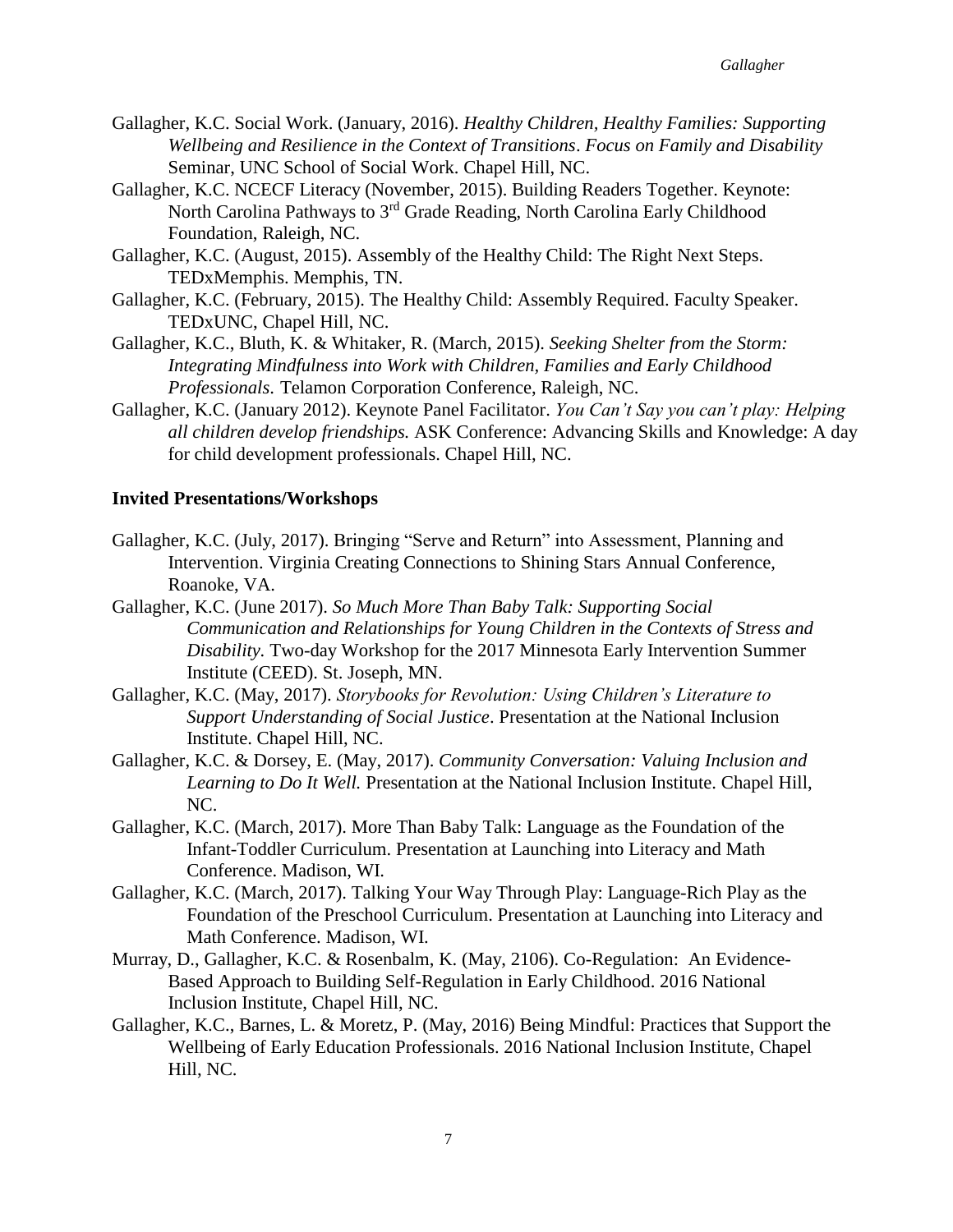- Gallagher, K.C., Page, J. & Fox, L. (May, 2016). *Community Conversation: Valuing Inclusion and Learning to Do It Well*. 2016 National Inclusion Institute, Chapel Hill, NC.
- Gallagher, K.C., Fleming, O., DiSalvo, C. & Bond, S. (May, 2016) *Implementing Powerful Early Childhood Literacy Strategies: What Does It Take?* National Smart Start Conference, Greensboro, NC.
- Gallagher, K.C. & Bluth, K. (February, 2016). *Be Well: Integrating Mindfulness & Self-Compassion into the Early Care & Education Workplace.* Guilford Smart Start Workshop, Greensboro, NC.
- Gallagher, K.C., Page, J., & Long, L.A. (May 2015). *Round-Table Discussion for Practitioner and Administrators: Inclusion Challenges and Strategies*. National Inclusion Institute, Chapel Hill, NC.
- Gallagher, K.C., Bluth, K. & Whitaker, R. (May, 2015). *Be Well to Teach Well: Integrating Mindfulness in Working with Children, Families and Professionals.* National Early Childhood Inclusion Institute. Chapel Hill, NC.
- Bluth, K. & Gallagher, K.C. (April, 2015). *Live Well Teach Well: Mindfulness for Reducing Stress and Enhancing Wellbeing.* Elon University School of Education.
- Gallagher, K.C. *Toddlers and Families Together* (October, 2014). Translational Research and Autism Center, Allied Health Sciences. UNC – Chapel Hill.
- Gallagher, K.C., Page, J. & Wong, C. (December, 2014). *Toddlers and Families Together: Addressing Early Core Features of Autism.* FPG Brownbag.
- Gallagher, K.C., Page, J., & Long, L.A. (May 2014). *Dilemmas for Inclusion. Round-Table Discussion for Practitioner and Administrators: Classroom-Focused Challenges and Strategies*. National Inclusion Institute, Chapel Hill, NC.
- Gallagher, K.C. (October, 2013). Keynote Presentation. Early Childhood Teacher Education in the United States: Historical and Current Perspectives, and Looking to the Future. *International Forum on Early Childhood Teacher Education*. Hangzhou College of Preschool Teacher Education of Zhejiang Normal University. Hangzhou, China.
- Gallagher, K.C. (October, 2013). Studying Relationships Between Teachers and Children: Two Approaches. *International Forum on Early Childhood Teacher Education*. Hangzhou College of Preschool Teacher Education of Zhejiang Normal University. Hangzhou, China.
- Gallagher, K.C., Capps, C., Bober, S., & Page, J. (May 2013). *Round-Table Discussion for Practitioners: Challenges and Strategies*. National Inclusion Institute, Chapel Hill, NC.
- Gallagher, K.C. (October 2012). *Early Care and Education: A View from the Trenches*. Child Care Services Association Board and Staff. October 26, 2012. Chapel Hill, NC
- Gallagher, K.C. (September 2012) *The brain is social! Nurture children's friendships – support their development.* North Carolina Association for the Education of Young Children. State Conference.
- Gallagher, K.C. (August 2012). *Building Communities that Optimize Children's Development and Learning.* B'nai Shalom Day School. Greensboro, NC.
- Gallagher, K.C., Bober, S. & Witkowski, K.M. (May 2012). *Every Child Needs a Friend*. Child Care Services Seminar. North Carolina Early Childhood Association Professional Development Series.
- Gallagher, K.C., Capps, C., Bober, S., & Page, J. (May, 2012). *Round-Table Discussion for Practitioners: Challenges and Strategies*. National Inclusion Institute, Chapel Hill, NC.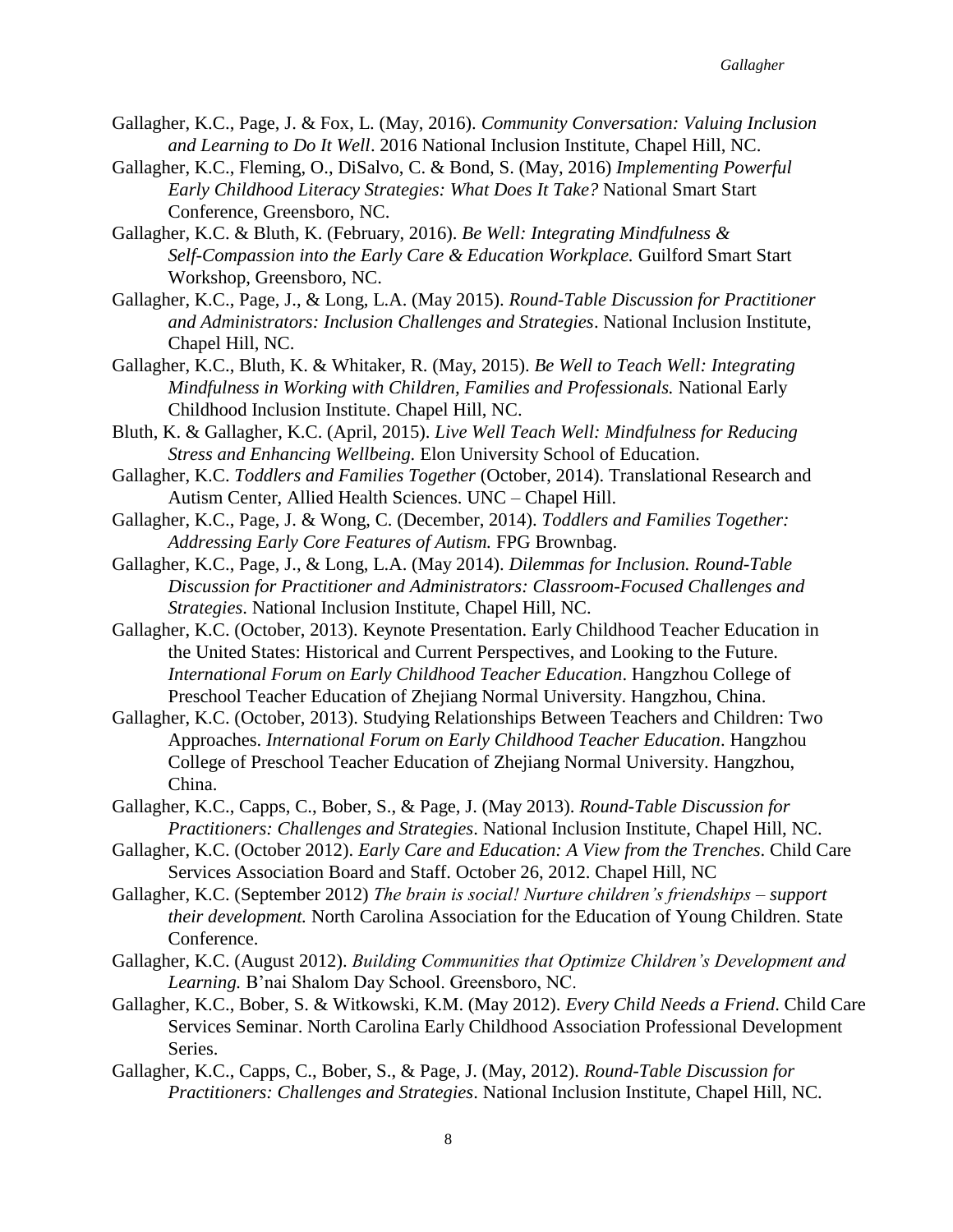- Gallagher, K.C. (December 2011). *Building Preschool Communities that Optimize Children's Development and Learning.* Duke School Board of Directors. Durham, NC.
- Gallagher, K.C. (November 2011). *The More We Get Together…* Duke School Lower School Teachers' In-service. Durham, NC.
- Gallagher, K.C., Capps, C., Bober, S., & Page, J. (2011). *Round-Table Discussion for Practitioners: Challenges and Strategies*. National Inclusion Institute, Chapel Hill, NC.
- Gallagher, K.C. (2010). *Round-Table Discussion for Practitioners: Classroom-Focused Inclusion Challenges and Strategies*. National Inclusion Institute, Chapel Hill, NC.
- Gallagher, K.C. & White, K.M. (November 6, 2009). *Integrating the 'Write Stuff' into Early Literacy Activities.* National Research Center for Rural Educational Support Conference. Chapel Hill, WI.
- Gallagher, K.C. (February 8, 2008). *Me, You, and Us: Emotional and Social Development in Kindergarten.* Workshop presented at the Power of Kindergarten Quarterly Meeting, North Carolina Department of Public Instruction, Raleigh, NC.
- Gallagher, K.C. (November 2, 2008). *Understanding children: Key to powerful kindergarten teaching.* Workshop presented at the Power of Kindergarten Quarterly Meeting, North Carolina Department of Public Instruction, Raleigh, NC.
- Gallagher, K.C. (2007, March). *Early social relationships and developing language*. Paper presented at the Seminar in Pre-Linguistic Communication. Department of Speech and Hearing Sciences, University of North Carolina, Chapel Hill, NC
- Gallagher, K.C. (2007, November). *Theoretically driven research in early education*. Seminar in Early Childhood, Families, and Literacy. University of North Carolina, Chapel Hill, NC.
- Gallagher, K.C. (2006, November). *Social relationships and developmental competence*. Seminar in Early Childhood, Families, and Literacy. University of North Carolina, Chapel Hill, NC.
- Gallagher, K.C. (2006, November) *Teacher-child relationships and emergent literacy in early education.* Paper presented at Developmental Psychology Brownbag, University of North Carolina, Chapel Hill, NC.
- Gallagher, K.C., Sylvester, P., Fedora, P., Boyd, L., Dawkins, B. Mayer, K. (2006, October) *Storytime in pre-kindergarten: Teacher-child relationships and emergent literacy*. Paper presented at Human Development and Psychological Studies Brownbag Seminar presentation.
- Gallagher, K.C. (2005, February). *Doin' the Diss: Surviving the Dissertation Process*. Presented at Early Childhood, Families, and Literacy Brownbag Series. University of North Carolina, Chapel Hill, NC.
- Gallagher, K.C. (2004). *Maternal Depression: Effects on the Developing Infant and Mother- Child Relationships.* North Carolina Neonatal Nursing Institute and Hospital Early Intervention Institute, March 12, 2004.
- Gallagher, K.C. (2004). *Early Relationships and Developmental Competence*. ECFL Leadership Research Seminar, April 15, 2004.
- Gallagher, K.C. (2003). Best Practices in Early Education and Care. *Networking Neurons: Making Connections Conference, Wisconsin Council for Children and Families*. Madison, WI.
- Gallagher, K.C. (2003). *Transitions in Early Childhood*. Bright Horizons Child Care Family Panel, Madison, WI.
- Gallagher, K.C. (1999). *Child Care in the New Millennium*. Presented at Wisconsin Early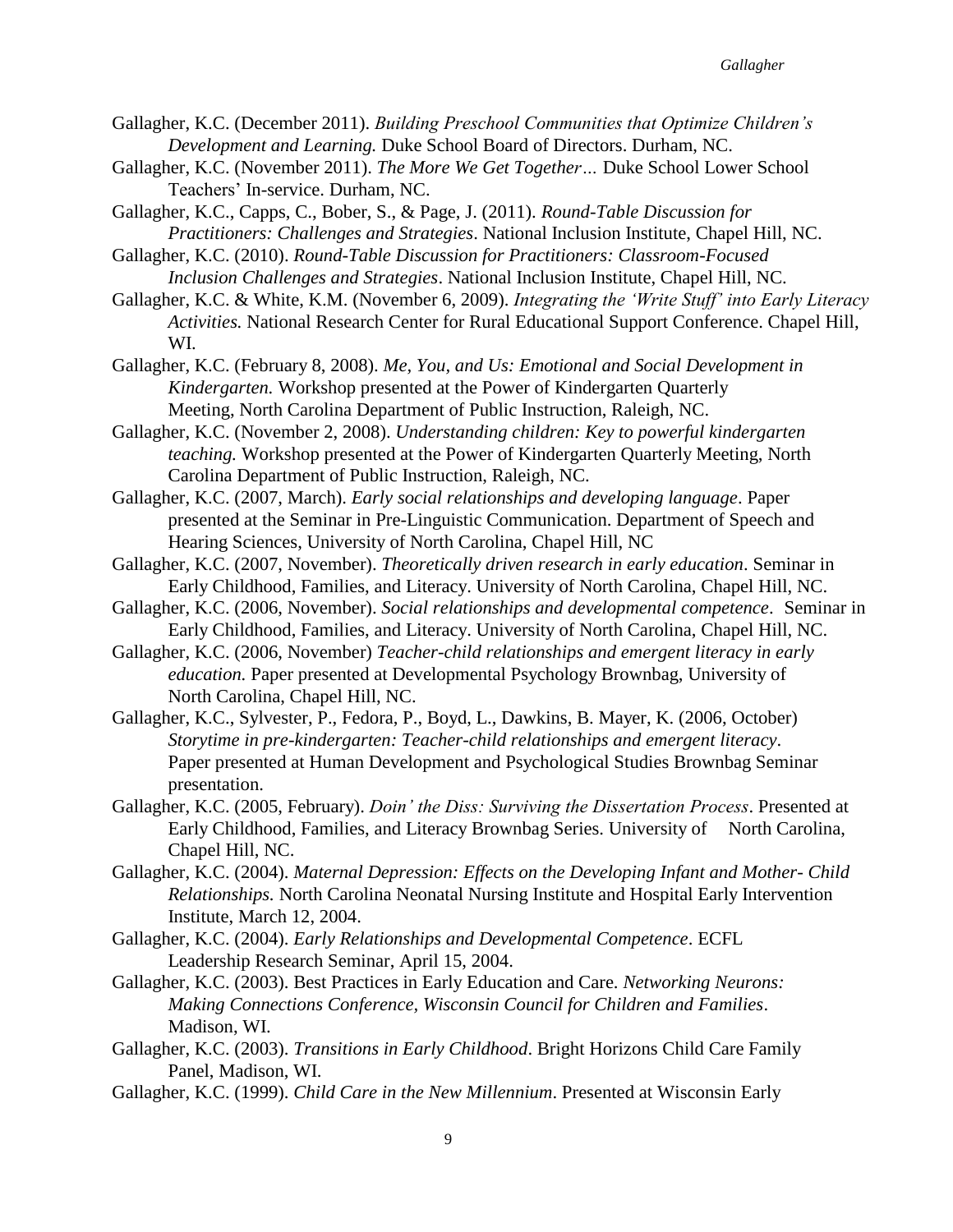Childhood Association, Madison, WI.

- Gallagher, K.C., Capps, C., Bober, S., & Page, J. (2012). *Round-Table Discussion for Practitioners: Challenges and Strategies.* National Inclusion Institute, Chapel Hill, NC.
- Gallagher, K.C., Schreiber, D. & Capps, C. (January 2012). *Teaching toddlers with CLASS. ASK Conference: Advancing Skills and Knowledge: A day for child development professionals.* Chapel Hill, NC.

Gallagher, K.C., Capps, C., Bober, S., & Page, J. (2011). *Round-Table Discussion for Practitioners: Challenges and Strategies*. National Inclusion Institute, Chapel Hill, NC.

Gallagher, K.C. (2010). *Round-Table Discussion for Practitioners: Classroom-Focused Inclusion Challenges and Strategies*. National Inclusion Institute, Chapel Hill, NC.

Gallagher, K.C. & White, K.M. (November 6, 2009). Integrating the 'Write Stuff' into Early Literacy Activities. *National Research Center for Rural Educational Support Conference*. Chapel Hill, WI.

Gallagher, K.C. (February 8, 2008). *Me, You, and Us: Emotional and Social Development in Kindergarten.* Workshop presented at the Power of Kindergarten Quarterly Meeting, North Carolina Department of Public Instruction, Raleigh, NC.

Gallagher, K.C. (November 2, 2008). *Understanding children: Key to powerful kindergarten teaching.* Workshop presented at the Power of Kindergarten Quarterly Meeting, North Carolina Department of Public Instruction, Raleigh, NC.

Gallagher, K.C. (2007, March). *Early social relationships and developing language*. Paper presented at the Seminar in Pre-Linguistic Communication. Department of Speech and Hearing Sciences, University of North Carolina, Chapel Hill, NC.

- Gallagher, K.C. (2007, November). Theoretically driven research in early education. Seminar in Early Childhood, Families, and Literacy. University of North Carolina, Chapel Hill, NC.
- Gallagher, K.C. (2006, November). *Social relationships and developmental competence*. Seminar in Early Childhood, Families, and Literacy. University of North Carolina, Chapel Hill, NC.
- Gallagher, K.C. (2006, November) *Teacher-child relationships and emergent literacy in early education.* Paper presented at Developmental Psychology Brownbag, University of North Carolina, Chapel Hill, NC.
- Gallagher, K.C., Sylvester, P., Fedora, P., Boyd, L., Dawkins, B. Mayer, K. (2006, October) *Storytime in pre-kindergarten: Teacher-child relationships and emergent literacy*. Paper presented at Human Development and Psychological Studies Brownbag Seminar presentation. Gallagher, K.C. (2005, May). Heroes. *Graduation Speaker for Child Development and Family Studies, Class of 2005.*
- Gallagher, K.C. (2005, February). *Doin' the Diss: Surviving the Dissertation Process*. Presented at Early Childhood, Families, and Literacy Brownbag Series. University of North Carolina, Chapel Hill, NC.
- Gallagher, K.C. (2004). *Maternal Depression: Effects on the Developing Infant and Mother- Child Relationships.* North Carolina Neonatal Nursing Institute and Hospital Early Intervention Institute, March 12, 2004.
- Gallagher, K.C. (2004). *Early Relationships and Developmental Competence*. ECFL Leadership Research Seminar, April 15, 2004.
- Gallagher, K.C. (2003). Best Practices in Early Education and Care. *Networking Neurons: Making Connections Conference, Wisconsin Council for Children and Families*. Madison, WI.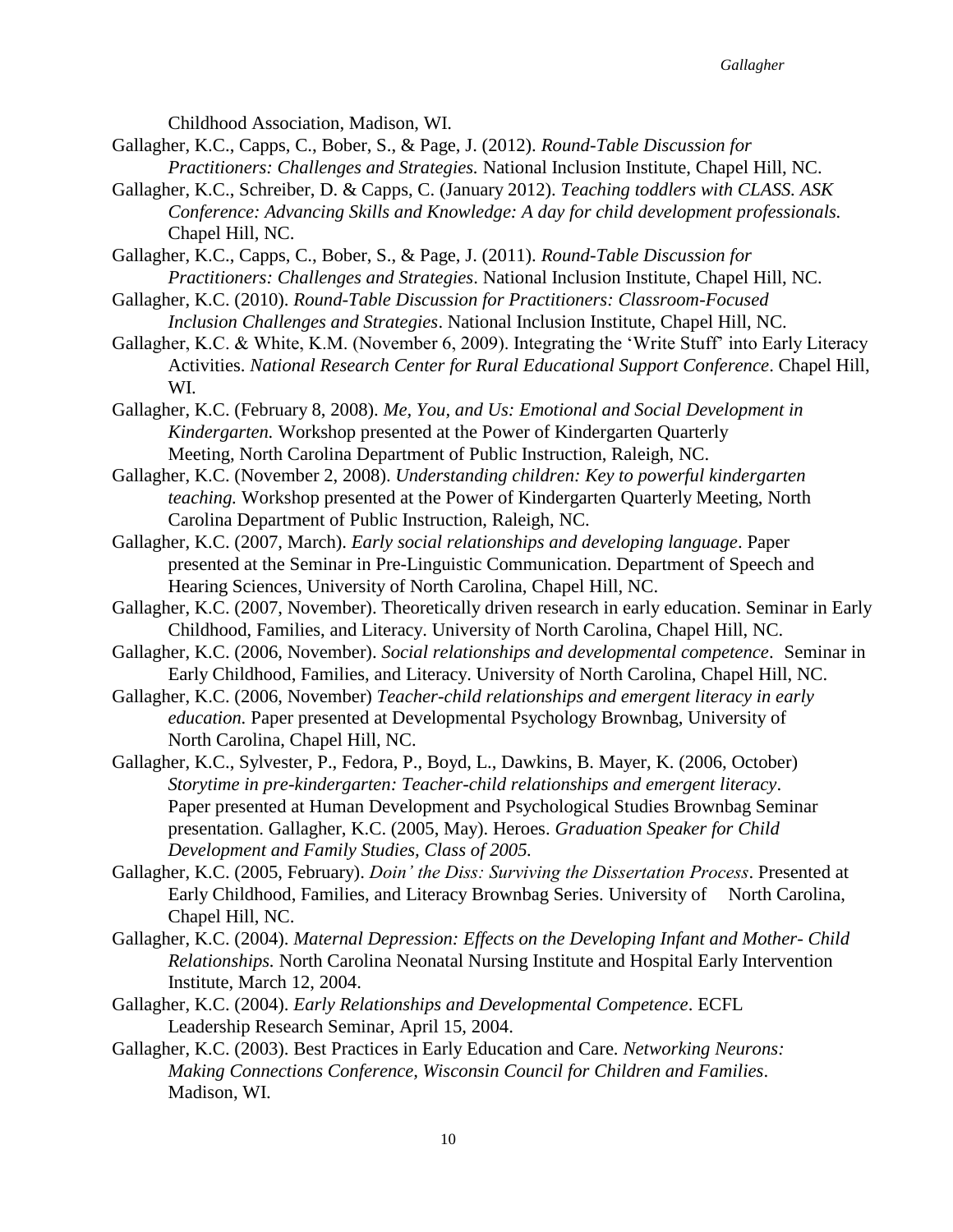- Gallagher, K.C. (2003). *Transitions in Early Childhood*. Bright Horizons Child Care Family Panel, Madison, WI.
- Gallagher, K.C. (1999). *Child Care in the New Millennium*. Presented at Wisconsin Early Childhood Association, Madison, WI.

#### **Refereed/Research – National Presentations**

- Gallagher, K.C., Wong, C. & Williams, S. (October, 2017). *Implementing "Toddlers and Families Together": Supporting Collaborative Communication, Play and Learning*. Presented at the Division for Early Childhood International Conference. Portland, OR.
- Gallagher, K.C., Mollenkopf, D. & Thompson, P. (June, 2017). *New Frontiers in ECTE: Online and Traditional Access to Knowledge and Competencies.* Presented at the National Association for Early Childhood Teacher Education Conference. San Francisco, CA.
- Mollenkopf, D., Gallagher, K.C. & Thompson, P. (June, 2017). *Beyond Access: Individualizing Instruction in Early Childhood Teacher Education*. Presented at the National Association for Early Childhood Teacher Education Conference. San Francisco, CA.
- Gallagher, K.C. & Thalheimer, C. (November, 2016). *Be Well: Integrating mindfulness and self-compassion into the early care and education workplace*. Presented at the National Association for the Education of Young Children Annual Conference. Los Angeles, CA.
- Gallagher, K.C. (November, 2016). *Healthy children, healthy families: Supporting wellbeing and resilience in the context of transitions*. Presented at the National Association for the Education of Young Children Annual Conference. Los Angeles, CA.
- Able, H., Gallagher, K.C., Zheng, S., & Amsbary, J. (October, 2016). *Reconnecting and recharging: Use of DEC Recommended Practices.* Presented at the Division for Early Childhood Annual Conference. Louisville, KY.
- Arbiv, S., Wong, C. & Gallagher, K.C. (February, 2016). *Parental stress and toddlers' play skills.* Presented at the Conference on Research Innovations in Early Intervention (CRIEI), San Diego, CA.
- Page, J., Wong, C. & Gallagher, K.C. (February, 2016). *Families of toddlers with or at-risk for ASD: Parental perceptions of navigating early intervention*. Presented at the Conference on Research Innovations in Early Intervention (CRIEI), San Diego, CA.
- Gallagher, K.C., Wong, C., Page, J. (October, 2015). *Family Perceptions of an Intervention to Support Toddlers Social Communication and Play*. Division for Early Childhood Annual Conference, Atlanta, GA.
- Gallagher, K.C. & Able, H. (October, 2015). *Using Practice Dilemmas to Anchor Understanding of Cultural Diversity.* Division for Early Childhood Annual Conference, Atlanta, GA.
- Wong, C., Gallagher, K.C., Page, J. & (May, 2015) *Toddlers and Families Together: Caregiver Implementation and Perceptions of Strategies to Facilitate Joint Engagement*. International Meeting for Autism Research. Salt Lake City, UT.
- Whitaker, R. & Gallagher, K.C. (April, 2015) *Understanding stress and supporting resilience in Head Start Staff: The Pennsylvania Head Start Staff Wellness Survey*. National Head Start Association Annual Conference. Washington, D.C.
- Gallagher, K.C., Wong, C., and Fox, L. (2014). *Building Community: Explicit and Implicit Instructional Activities to Support Preschoolers' Peer Interactions in Inclusive Settings*.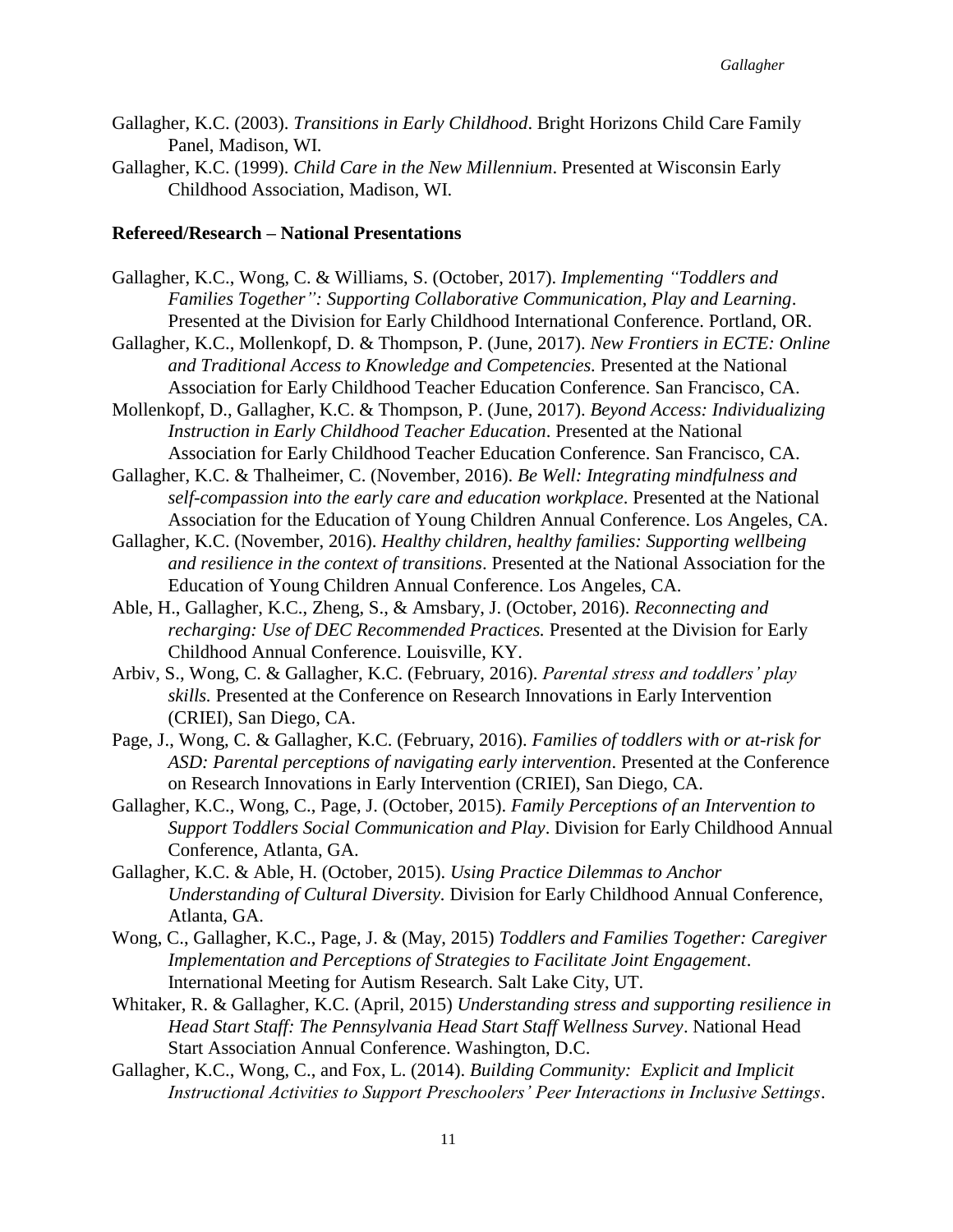Presented at the Conference on Research Innovations in Early Intervention (CRIEI), San Diego, CA.

- Ghulamani, H., Able, H. & Gallagher, K.C. (October 2013). *Reconnect and Recharge: Teacher Support for Practice Dilemmas related to Diversity.* Presented at the Division for Early Childhood Conference, Council for Exceptional Children, San Francisco, CA.
- Gallagher, K.C. & Page, J. (2013). *Be the Messenger: Investing in Early Care and Education.* National Smart Start Conference, Greensboro, NC.
- Gallagher, K.C. Stright, A.D. & Kelley, K. (June 2012). *Evidence for differential susceptibility: Infant temperament, maternal parenting in early childhood and adjustment to school.* Symposia presentation International Conference on Infant Studies, Minneapolis, MN.
- Gallagher, K.C. & Kingsley, S. (May 2009). *Storytime: A New Approach to a Traditional Practice.* Presented to the Smart Start National Conference, Greensboro, NC.
- Mayer, K. & Gallagher, K.C. (April 2009). *Teacher-Child Relationships and Children's Writing Development in Early Elementary School.* Poster presented at the Biennial Conference of the Society for Research in Child Development, Denver, CO.
- Vernon-Feagans, L., Gallagher, K.C., Ginsberg, M., Amendum, S., Vandergrift, N., Kainz, K., Rose, J. Burchinal, M. (April 2009). *Helping struggling readers in early elementary school using a targeted reading intervention.* Symposium Presented to the 2009 American Educational Research Association Annual Conference, Early Childhood/Child Development SIG. San Diego, CA.
- Gallagher, K.C., Sylvester, P., Boyd, L., & Dawkins, B. (March 2008) *Reading in Chairs with Boys: Teachers Engagement in 1:1 Story Reading in Pre-Kindergarten*. Paper presented at the 2008 International Conference of the American Educational Research Association. Paper session title: Literacy in Early Childhood Education.
- Gallagher, K.C., Mayer, K.L., & Kainz, K. (March 2008). *Predicting early teacher-student relationships in rural elementary schools.* Paper presented at the 2008 International Conference of the American Educational Research Association. Symposium title: What makes a difference for vulnerable students in early education? Support, relationships and communities.
- Vernon-Feagans, L., Gallagher, K.C., Ginsberg, M., Amendum, S., Vandergrift, N., Kainz, K., Rose, J., & Burchinal, M. (March 2008). *An assessment based classroom teacher reading intervention: Helping struggling readers in early elementary school*. Paper presented at the Society for Research in Educational Effectiveness, Washington, D.C.
- Gallagher, K.C., Mayer, K.L., & Kainz, K. (2007). *Ecology of the Teacher-Child Relationship in Rural Early Elementary Classrooms*. Poster presentation at the 2005 Biennial Meeting of the Society for Research in Child Development, Boston, MA.
- Gallagher, K.C. & Knotek, S. (2007). *A View from the Field: Teachers' and Administrators' Perspectives on Teaching Struggling Learners in the Transition to School in One Rural School District*. Paper presented to the Annual Meeting of the American Educational Research Association, Chicago, IL.
- Bundy, M.P. & Gallagher, K.C. (2007). *Approaches to Learning as a Mediator of the Relationship between SES, Age, and Academic School Readiness*. Poster presentation at the 2005 Biennial Meeting of the Society for Research in Child Development, Boston, MA.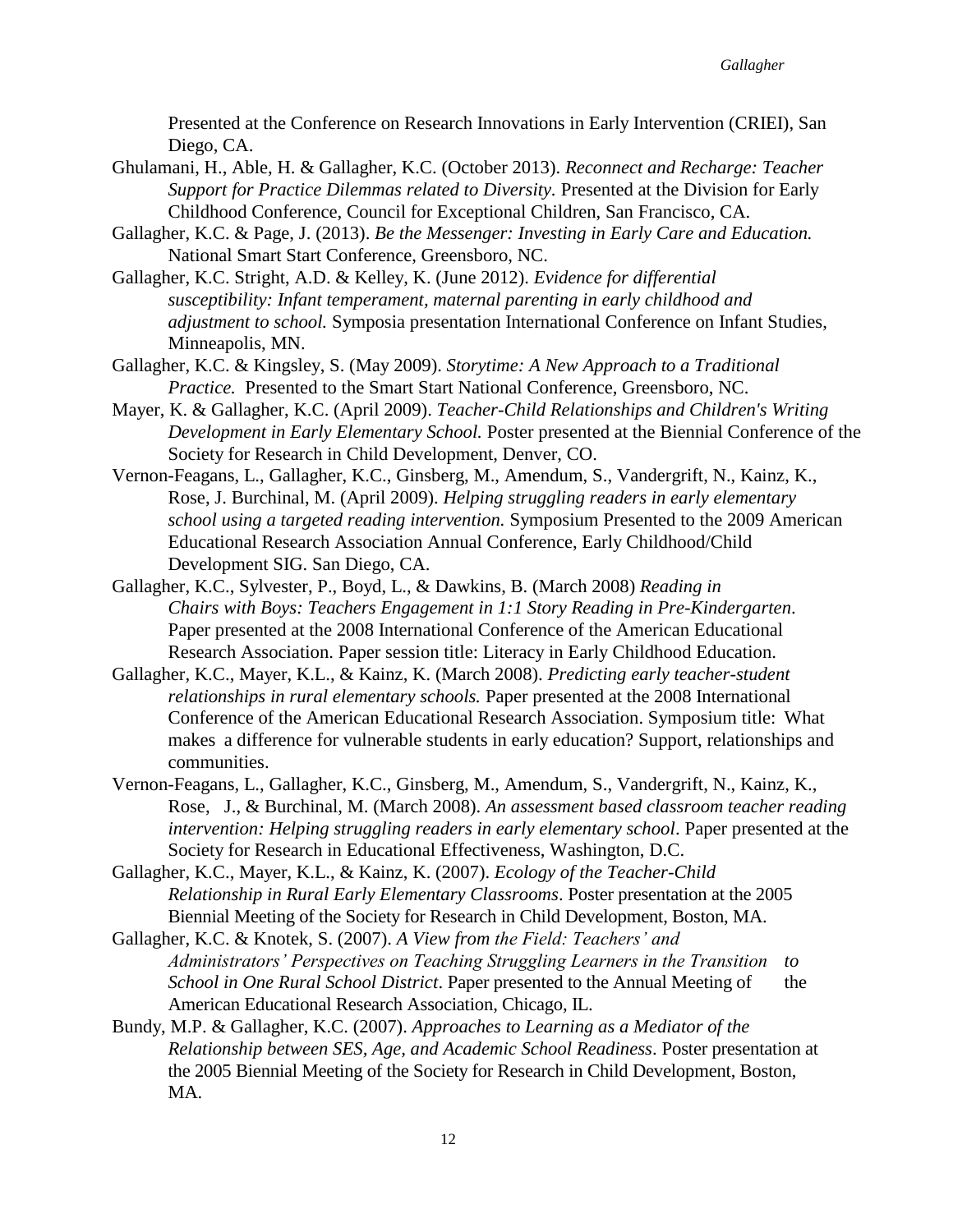- Vernon-Feagans, L., Kainz, K., & Gallagher, K.C. (2006). *The Rural Early Literacy Initiative*. Poster presented at the Institute for Educational Sciences National Conference, Washington, D.C.
- Stright, A. D., Gallagher, K. C., & Kelley, K. (2006, June). *Children's differential susceptibility to the effects of parenting: Relations between maternal parenting and children's adjustment to school for difficult vs. easy temperaments.* Poster presented at the annual meeting of the Family Research Consortium, Spokane, WA.
- Stright, A.D. & Gallagher, K.C. (2006) *Children's temperament as a moderator of the effects of parenting quality on children's adjustment to school*. Paper presented to the Annual Meeting of the American Educational Research Association, San Francisco, CA.
- Gallagher, K.C., Mayer, K.L., Sylvester, P., Bundy, M.P. & Fedora, P. (2006)*. Teacher-Child Relationships and Developing Literacy and Social-Emotional Skills in Pre-Kindergarten*. Paper presented to the Annual Meeting of the American Educational Research Association, San Francisco, CA.
- Gallagher, K.C., Mayer, K.L., Bundy, M.P., Sylvester, P. & Fedora, P. (2006). *Observations of Teacher-Child Relationship in the Context of 1:1 Story Reading in Head Start Pre-Kindergarten.* Paper presented to the Annual Head Start Research Conference, Washington, D.C.
- Gallagher, K. C. (April 2005). *It's under "control": Processes involving children's effortful control and maternal control predict adjustment in middle childhood*. Poster presentation at the 2005 Biennial Meeting of the Society for Research in Child Development. Atlanta, GA.
- Goforth, J.B., Gallagher, K.C. & Farmer, T. (April 2005). *Aggression and temperament in early elementary school boys*. Poster presentation at the 2005 Biennial Meeting of the Society for Research in Child Development. Atlanta, GA.
- Gallagher, K.C. (2004, April). *Interactive Associations of Child Temperament and Maternal Parenting to Social Competence in Middle Childhood.* Paper presented at the Conference on Human Development, Washington, D.C.
- Clark, R., Tluczek, A., & Gallagher, K.C. (April 2003). *Relational Treatment of Maternal Depression: Mother, Infant, and Relationship Outcomes*. Paper presented at the 2003 Biennial Meeting of the Society for research in Child Development.
- Gallagher, K.C. (April 2003). *Interactive Influences of Temperamental Negative Emotionality and Regulation on Social Competence in Middle Childhood*. Poster presented at the 2003 Biennial Meeting of the Society for research in Child Development.
- Gallagher, K.C. (October 2002). *Contributions of child temperament and maternal parenting to social competence in middle childhood.* Paper presented at the 13<sup>th</sup> Occasional Temperament Conference, Newport Beach, CA.
- Gallagher, K.C. (2001). *Do you see what I see? Differences in child-, parent-, and observerreport of temperament for boys and girls*. Poster presented at the 2001 Biennial Meeting of the Society for Research in Child Development. Minneapolis, MN.
- Gallagher, K.C. (1999). *Pieces of the Temperament Puzzle: Relations among Child Self- Report, Maternal Report and Observed Behavior.* Poster presented at the 1999 Biennial Meeting of the Society for Research in Child Development. Albuquerque, NM.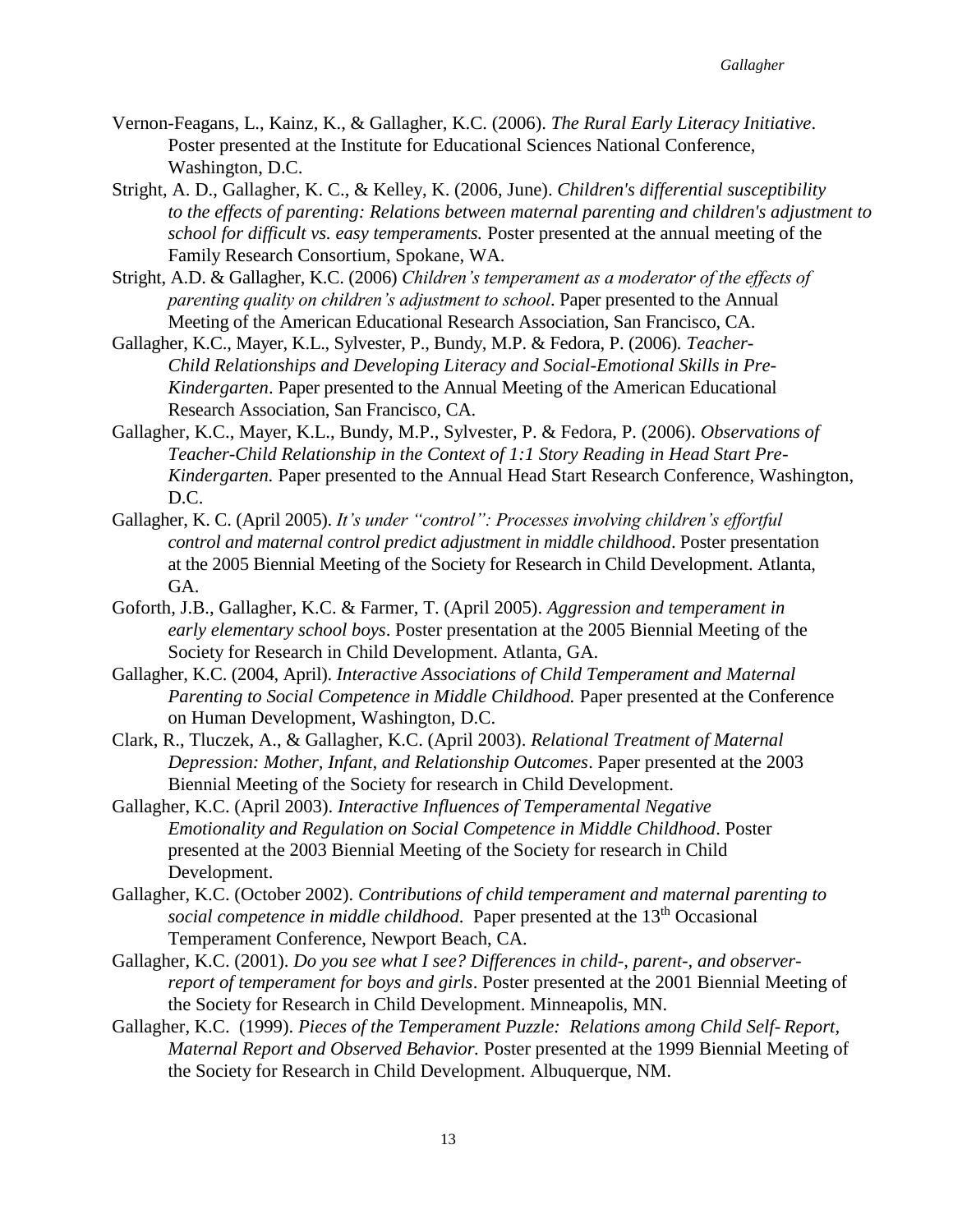# **State/Regional Presentations (Refereed)**

- Gallagher, K.C. (September 2013). *Guiding children's friendship development: An essential part of the early education curriculum.* North Carolina Association for the Education of Young Children Annual Conference. Raleigh, NC.
- Gallagher, K.C., Capps, C. & Martin, C. (February 2013). *Supporting Children's Friendships.* ASK Conference: Advancing Skills and Knowledge: A day for child development professionals. Chapel Hill, NC.
- Gallagher, K.C., Capps, C., & Schreiber, D. (January, 2012). *Teaching Toddlers with CLASS*. ASK Conference: Advancing Skills and Knowledge: A day for child development professionals. Chapel Hill, NC.
- Gallagher, K.C. & Morton, E. (March 2010). *Storytime: Supporting Literacy through Engagement and Relationships.* Day for Day Care. Chapel Hill, WI.
- Clark, R., Tluczek, A., Wenzel, A., & Gallagher, K.C. (April 2002). *Treatment of Postpartum Depression: A Comparison of Mother-Infant Relational and Individual Psychotherapy*, Poster presented at the Wisconsin Association for Perinatal Care, Oconomowoc, WI.

# **TEACHING**

## **University of Nebraska at Kearney**

*Graduate – Masters of Education in Curriculum and Instruction* Improving Instruction in Early Childhood Education Issues and Trends in Early Childhood Education

# **University of North Carolina at Chapel Hill**

*Undergraduate – Child Development and Family Studies* Early Childhood Development Seminar/Internship in Infant/Toddler Curriculum and Learning Environments Leadership and Professional Development

*Graduate – Masters of Education for Experienced Teachers* Assessment in Early Childhood Education and Early Intervention Preschool-Kindergarten Curriculum and Learning Environments Infant/Toddler Curriculum and Learning Environments Seminar/ Internship in Leadership in Early Intervention Leadership Internship: Teacher as Researcher

## *Doctoral*

Proseminar in Education Research Social Relationships and Developmental Competence

# **University of Wisconsin – Madison**

Human Development: Infancy through Middle Childhood Human Development: Infancy through Adolescence Adolescent Development in Educational Contexts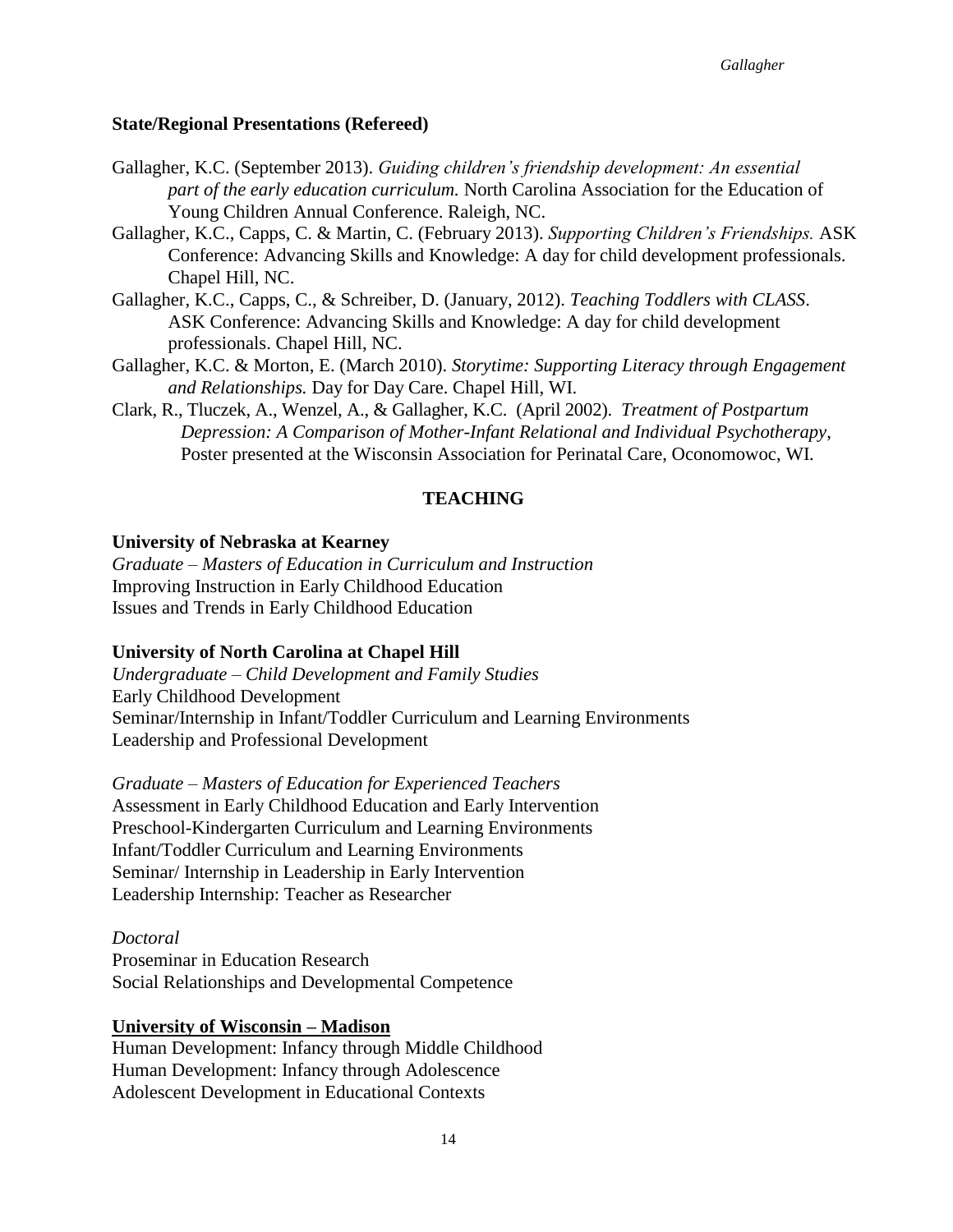# **SERVICE**

# **National**

| $2017 - 2020$ | Editorial Board Member Journal of Early Childhood Teacher Education              |
|---------------|----------------------------------------------------------------------------------|
| $2013 -$      | Editorial Board Member, Journal of Emotional and Behavioral Disorders            |
| $2006 -$      | Consulting Editor, Early Childhood Research Quarterly                            |
| 2016          | Reviewer, Journal of Child Health Care                                           |
| $2015 -$      | Reviewer, Journal of Early Childhood Teacher Education                           |
| $2015 -$      | Reviewer, Journal of Research on Educational Effectiveness                       |
| 2014-15       | Reviewer, Early Education and Development                                        |
| 2014-15       | Reviewer, Journal of Research in Childhood Education                             |
| 2014          | Reviewer, British Journal of Educational Psychology                              |
| 2014          | Reviewer, Development and Psychopathology                                        |
| 2012          | Reviewer, The Journal of Child Psychology and Psychiatry                         |
| 2012          | Reviewer, The Journal of Emotional and Behavioral Disorders                      |
| 2011-12       | Reviewer, NHSA Dialog: A Research-to-Practice Journal                            |
| 2011          | Reviewer, Scandinavian Journal of Educational Research                           |
| 2010-11       | Reviewer, Journal of Applied Developmental Psychology                            |
| $2009 - 2012$ | Reviewer, Teaching and Teacher Education                                         |
| 2009          | Reviewer, Child Development Perspectives                                         |
| 2008          | Reviewer, Contemporary Perspectives in Early Childhood Education                 |
| 2008          | Symposium Chair: What makes a difference for vulnerable students in early        |
|               | education? Support, relationships and communities. AERA Annual Conference, Early |
|               | Childhood SIG.                                                                   |
| 2008          | Paper session Chair: Literacy in Early Childhood Education. AERA Annual          |
|               | Conference, Early Childhood SIG                                                  |
| 2008          | Reviewer, Society for Research in Child Development Biennial Conference,         |
|               | Families and Children Division                                                   |
| $2007 - 2011$ | Reviewer, Early Education and Development                                        |
| $2007 - 2011$ | Reviewer, Journal of Research in Adolescence                                     |
| 2007          | Reviewer, American Educational Research Association Annual Conference,           |
|               | Early Childhood SIG                                                              |
| 2007          | Reviewer, American Educational Research Association Annual Conference,           |
|               | <b>Rural SIG</b>                                                                 |
| 2006          | Reviewer, Journal of School Psychology                                           |
| $2005 - 2007$ | Reviewer, American Educational Research Association annual conference,           |
|               | Division H, Counseling and Human Development                                     |
| 2003-04       | Reviewer, Division of Early Childhood/ Council for Exceptional Children          |
|               | Conference proposals                                                             |

# **State/Local/Regional**

2016-present Board Member, *The Valley Child Development Center*. Red Cloud, NE.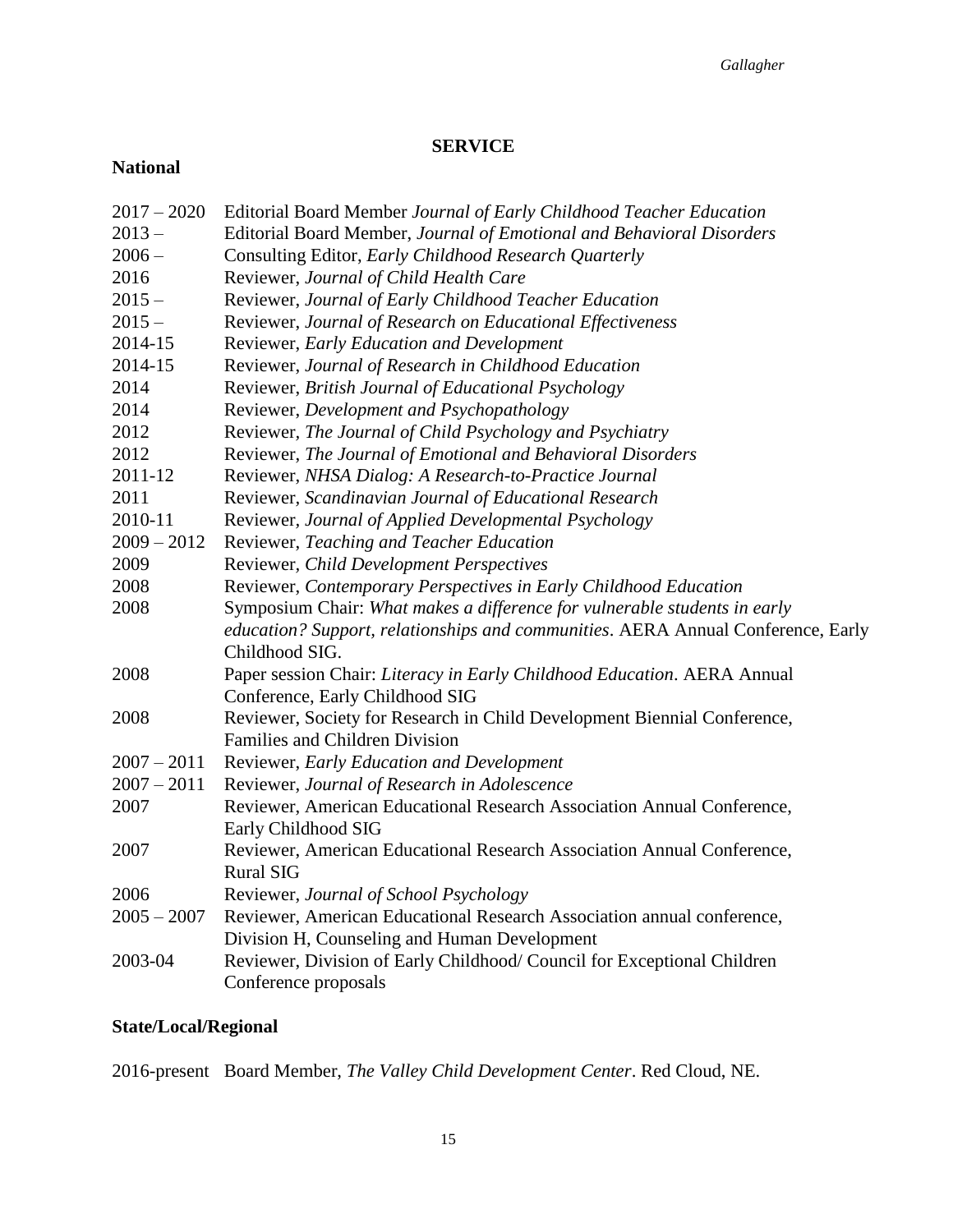| 2016     | Panelist, Early Childhood Education Workforce Transformation Initiative -                                                                             |
|----------|-------------------------------------------------------------------------------------------------------------------------------------------------------|
| 2015-16  | Strategies to Transform the Profession. March 31, 2016, Philadelphia, PA.<br>Member, North Carolina Infant Mental Health Association, Early Childhood |
|          | Workforce Development Core Team                                                                                                                       |
| 2015-16  | Member, Orange County Family Success Alliance Task Force                                                                                              |
| 2015     | Consultant, Guilford County: Ready for School, Ready for Life                                                                                         |
| 2015-16  | Member, North Carolina Pathways for 3 <sup>rd</sup> Grade Reading Task Force                                                                          |
| 2012-13  | Member, North Carolina Museum of Art/North Carolina Ballet, PNC Grow Up                                                                               |
|          | <b>Great Grant Advisory Board</b>                                                                                                                     |
| 2011-12  | Kidzu Children's Museum, Education Advisory/Design Team. Chapel Hill, NC                                                                              |
| $2012 -$ | Member, NC Foundations Revision Team, Raleigh, NC                                                                                                     |
| 2009     | Member, Community Independent School, Educational Advisory Board                                                                                      |
| 2009     | Reviewer, Ready Schools Grant Initiative, NC Partnership for Children                                                                                 |
| 2008-09  | Member, North Carolina Birth-Kindergarten Higher Education                                                                                            |
|          | Consortium                                                                                                                                            |
| 2008-09  | Member, Be Active Kids North Carolina: Blue Cross/Blue Shield Children's Health                                                                       |
|          | <b>Initiative Advisory Board</b>                                                                                                                      |
| 2007-08  | Consultant, "Power of K": State initiative to Provide Leadership for Educational                                                                      |
|          | Quality in North Carolina's Kindergartens                                                                                                             |
| 2006-07  | Member, Carrboro High School Design Team                                                                                                              |
| 2006-07  | Member, CHCCS Project Graduation, Steering Committee                                                                                                  |
| 2004-05  | Member, Child Care Advisory Board, Town of Carrboro, Carrboro, NC                                                                                     |
|          |                                                                                                                                                       |

# **University**

| 2016          | Center for Developmental Science, Vice-Chancellor's Review Committee            |
|---------------|---------------------------------------------------------------------------------|
| $2009 - 2016$ | FPG Child Development Institute National Inclusion Institute Planning Committee |
| $2010 - 2013$ | <b>Chancellor's Child Care Advisory Committee</b>                               |
| $2006 - 2015$ | Undergraduate Travel Award, Office of Student Affairs, Committee Member         |
| 2008          | Presenter, Teaching Fellows Recruitment Day                                     |
| 2007          | Organizing Committee, Carolina Consortium on Human Development                  |
|               | Proseminar, "Developmental Perspectives on Psychosocial Interventions"          |
| 2007-08       | Advisory Board, Promoting Academic Success of Boys of Color,                    |
|               | Oscar Barbarin, PI                                                              |
| 2007-08       | Early Education Revisioning Committee, School of Education                      |
| 2006-07       | School of Education Honors program, Advisor                                     |
| 2006-07       | Search Committee, FPG/SOE Joint Position in Early Education                     |
| 2005-06       | Search Committee, Educational Psychology, Measurement and Evaluation Cognitive  |
| 2003-04       | Graduate Admissions, Early Childhood, Families, and Literacy, Committee Member  |
| 2005-06       | Carolina Summer Reading Program, Discussion Leader                              |
| $2004 - 2007$ | School of Education Human Subjects Internal Review Board, Reviewer, Member      |
| 2004-05       | Undergraduate Academic Review Committee, Committee Member                       |
| 2004-05       | <b>Graduate Studies Division, Committee Member</b>                              |
|               |                                                                                 |

# **Other Service**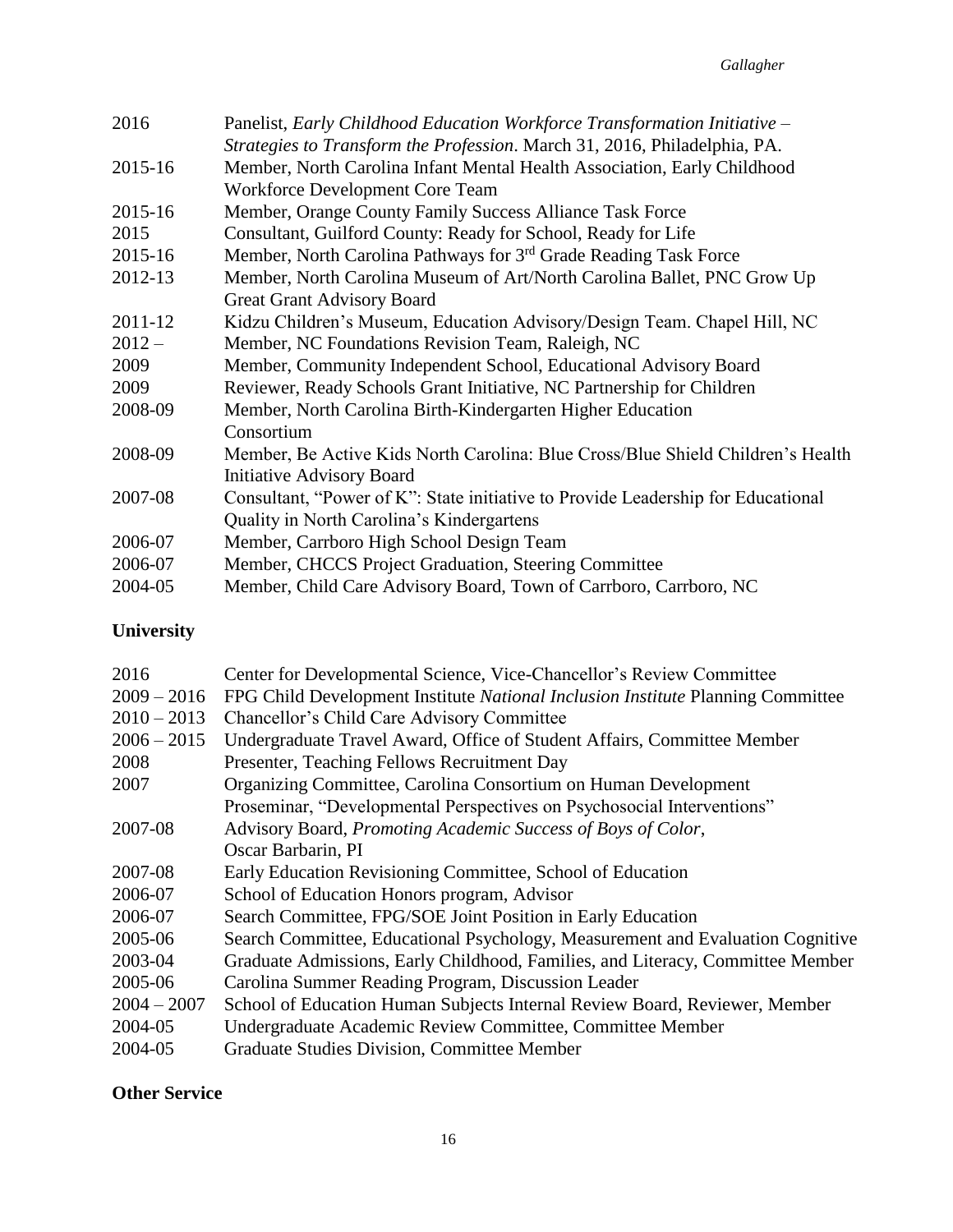| 2010          | Reviewer. Handbook of Research on the Education of Young Children. Spodek and<br>Saracho, (Eds.)                    |
|---------------|---------------------------------------------------------------------------------------------------------------------|
| 2005          | Reviewer. Motivational Research in Early Childhood Education. Text, Thompson-<br>Delmar Learning.                   |
| 2003          | Reviewer, Siegler, R., DeLoache, J. & Eisenberg, N. (2004). How children develop.<br>NY, Worth.                     |
| 1999          | Reviewer. Choosing Child Care: A Curriculum for Parents. American Red Cross,<br>Madison, Wisconsin.                 |
| 1996-97       | Committee Member, Curriculum Committee, Department of Educational<br>Psychology, University of Wisconsin - Madison. |
| $1996 - 1998$ | Board Member (mayoral appointment), City of Madison Child Care Advisory Board,<br>Madison, WI.                      |
| 1992          | Coordinator and Panel Member, Congressional candidates Public Forum Debate:<br><b>Families and Child Care</b>       |

# **PROFESSIONAL MEMBERSHIPS**

American Educational Research Association

Society for Research in Child Development

American Psychological Association (Division 7, Human Development)

Kappa Delta Pi (Education Honor Society)

National Association for the Education of Young Children/ NCAEYC

Nebraska Association for the Education of Young Children

Nebraska Infant Mental Health Association

North Carolina Infant Mental Health Association, Founding Member

Zero to Three

Council for Exceptional Children, Division of Early Childhood

# **SPECIALIZED TRAINING**

ADOS Clinical Training. Chapel Hill, NC. October, 2013. Toddler CLASS Training. Chapel Hill, NC. October, 2011. Early Childhood Longitudinal Study – Birth Cohort Database Training Seminar. National Center for Education Statistics, Institute of Education Sciences. U.S. Department of Education. January, 2006. Washington, D.C. Early Childhood Longitudinal Study – Kindergarten Cohort Database Training Seminar. National Center for Education Statistics, Institute of Education Sciences. U.S. Department of Education. February 4-6, 2004. UNC – Chapel Hill. American Psychological Association-Advanced Training Institute. *NICHD Study of Early Childcare.* May, 2004. (Competitive training institute)

# **CONSULTING/BOARD SERVICE**

2017-18 Content Expert. National Survey of Early Childhood Education. National Opinion